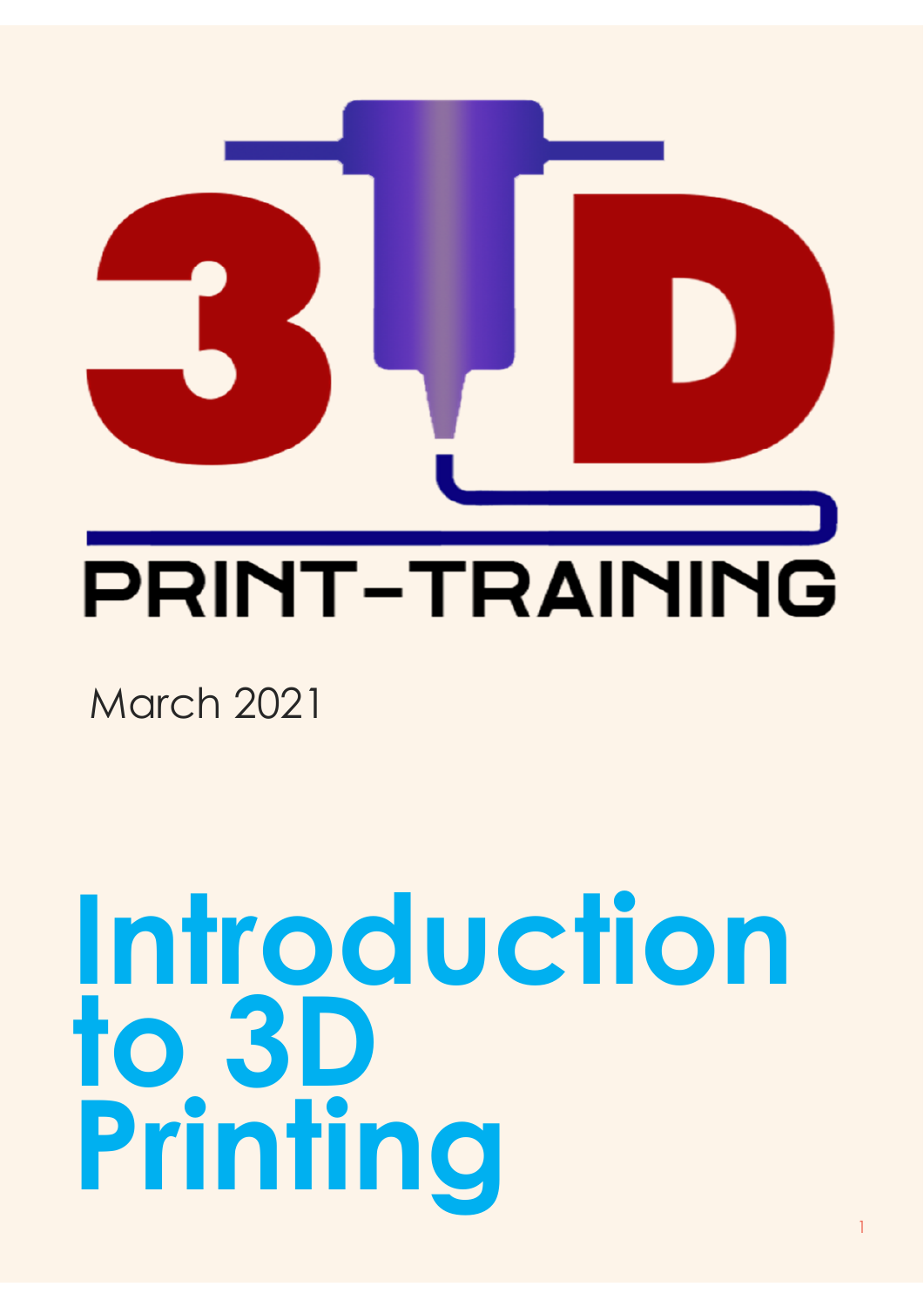*ALL RIGHTS AND INTELLECTUAL PROPERTY OF THIS REPORT RESIDES WITH THE ORGANISATIONS LISTED BELOW THIS PUBLICATION CAN BE TRANSLATED, REPRODUCED, STORED IN OR INTRODUCED INTO A RETRIEVAL SYSTEM, OR TRANSMITTED, BY ANY MEANS, ELECTRONIC, MECHANICAL, PHOTOCOPYING, RECORDING, OR OTHERWISE, WITHOUT THE PRIOR WRITTEN PERMISSION OF THE PUBLISHER.* 

*WHILST EVERY PRECAUTION HAS BEEN TAKEN IN THE PREPARATION OF THE PUBLICATION, THE PUBLISHER AND AUTHORS ASSUME NO RESPONSIBILITY FOR ERRORS OR OMISSIONS. NEITHER IS ANY LIABILITY ASSUMED FOR DAMAGES RESULTING FROM THE USE OF THE INFORMATION CONTAINED THEREIN.*

© EU15 Ltd (UK)

© CEPROF - Centros Escolares de Ensino Profissional Lda. (Portugal)

© ALL DIGITAL AISBL (Belgium)

© C.I.P. Citizens in Power (Cyprus)

© Polo Europeo della Conoscenza - IC Bosco Chiesanuova (Italy)

March 2021

*This THREE-D-PRINT project (2020-1-UK01-KA204-078911) has been funded with support from the European Commission. This publication and all its contents reflect the views only of the author, and the Commission cannot be held responsible for any use which may be made of the information contained therein.*



Co-funded by the Erasmus+ Programme of the European Union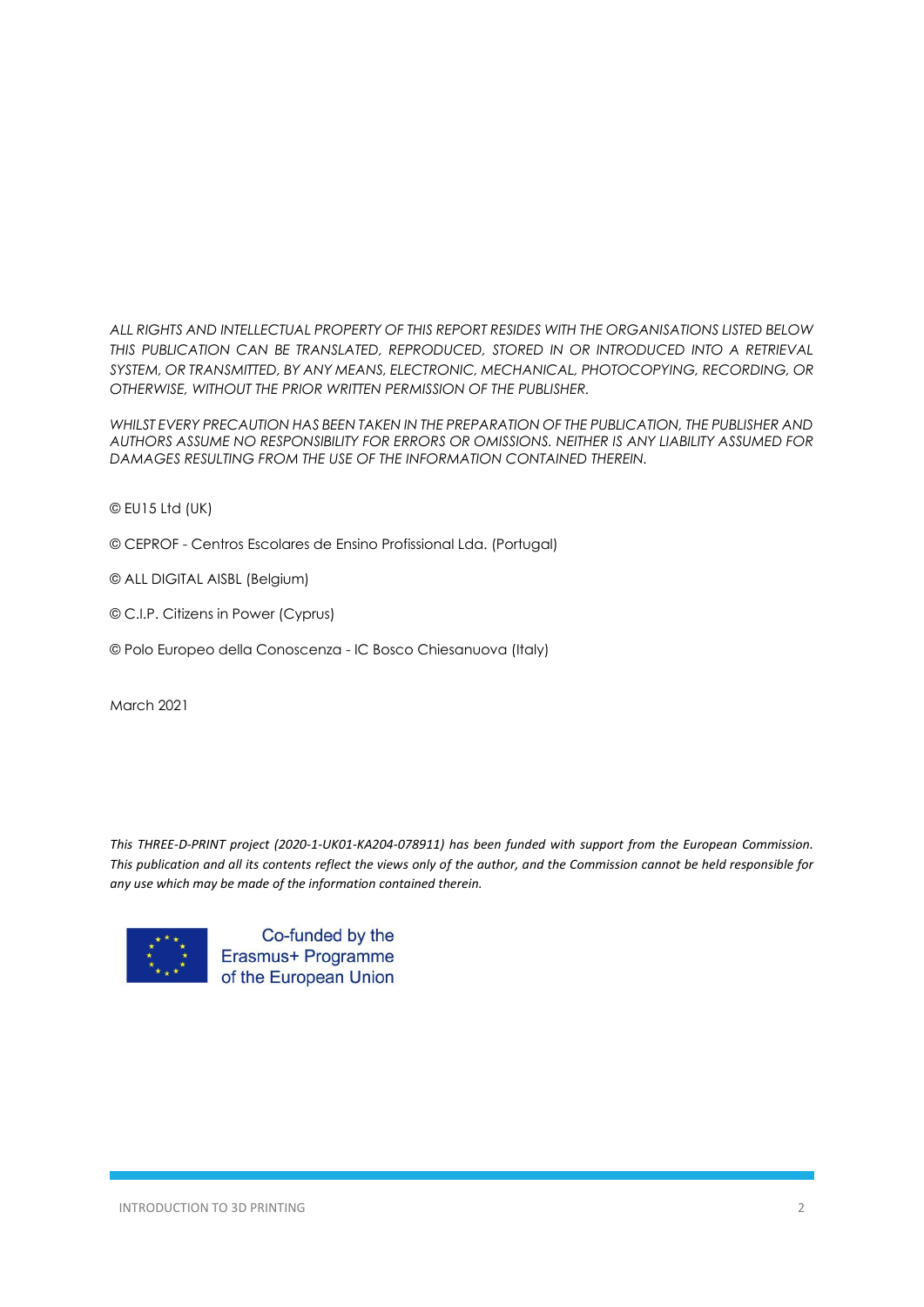# **CONTENTS**

| IMPACT OF 3D PRINTING ON INDUSTRY, WORK, EDUCATION AND SOCIETAL NEEDS  15 |
|---------------------------------------------------------------------------|
|                                                                           |
|                                                                           |
|                                                                           |
|                                                                           |
|                                                                           |
|                                                                           |
|                                                                           |
|                                                                           |
|                                                                           |
|                                                                           |
|                                                                           |
|                                                                           |
|                                                                           |
|                                                                           |
|                                                                           |
|                                                                           |
|                                                                           |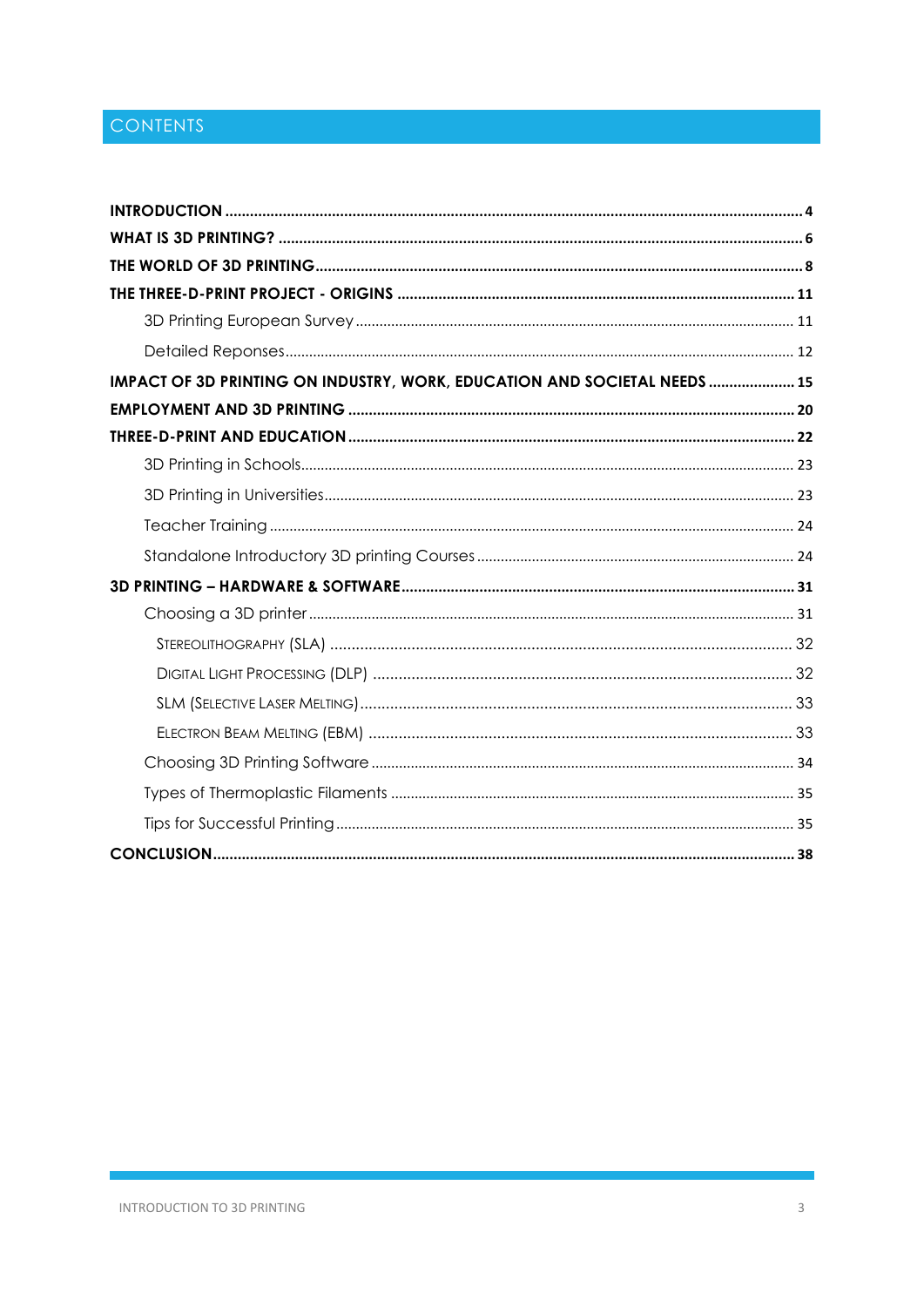# <span id="page-3-0"></span>INTRODUCTION

The aim of this Report is to produce an introduction to 3D printing, what it is, the opportunities and potential for its use, the impact on society, the prospects for employment, how to introduce 3D printing in training establishments, including the type of hardware and software required, and a few general 'tips/tricks'.

This Report complements two further training programmes to be developed by THREE-D-PRINT project Partners in 2021:

# **TEACHING MATERIALS FOR TRAINERS:**

THREE-D-PRINT will create a training programme on 3D printing for trainers, to provide them with the knowledge and tools to develop a teaching programme on 3D printing in adult education.

THREE-D-PRINT will develop a teaching pack to enable educators to learn how to teach the 3D printing programme and provide course materials for their students e.g., assignments, quizzes, general learning materials.

*NOTE: These 2 outputs will be freely available to download from 1st August 2021 at <https://www.3dprint-training.com/>*

Worldwide pandemic multiplies the problems in supply chains, especially in sectors such as manufacturing and logistics. The spread of coronavirus has caused disruptions in many plants, disrupted supply chains and prevented production at many industrial factories. This time of global crisis forces most companies to review their current working methods and consider implementing new tools and technologies: such as 3D printing (Additive Manufacturing (AM)).

Since its beginning, the 3D printing industry has experienced significant growth, evident in Wohlers Associates' yearly reports (Wohlers Report 2019 ISBN 978-0-9913332- 5-7). Behind this growth is a talented workforce. But, as with most disruptive technologies, the sector growth happens much quicker than the pace of learning, leading to a talented workforce.

This lag has created what is commonly known as the 'Additive Manufacturing (AM) Skills Gap'; the notion that there are simply not enough talented people to fill jobs and thus meet the needs and demand from the AM employers.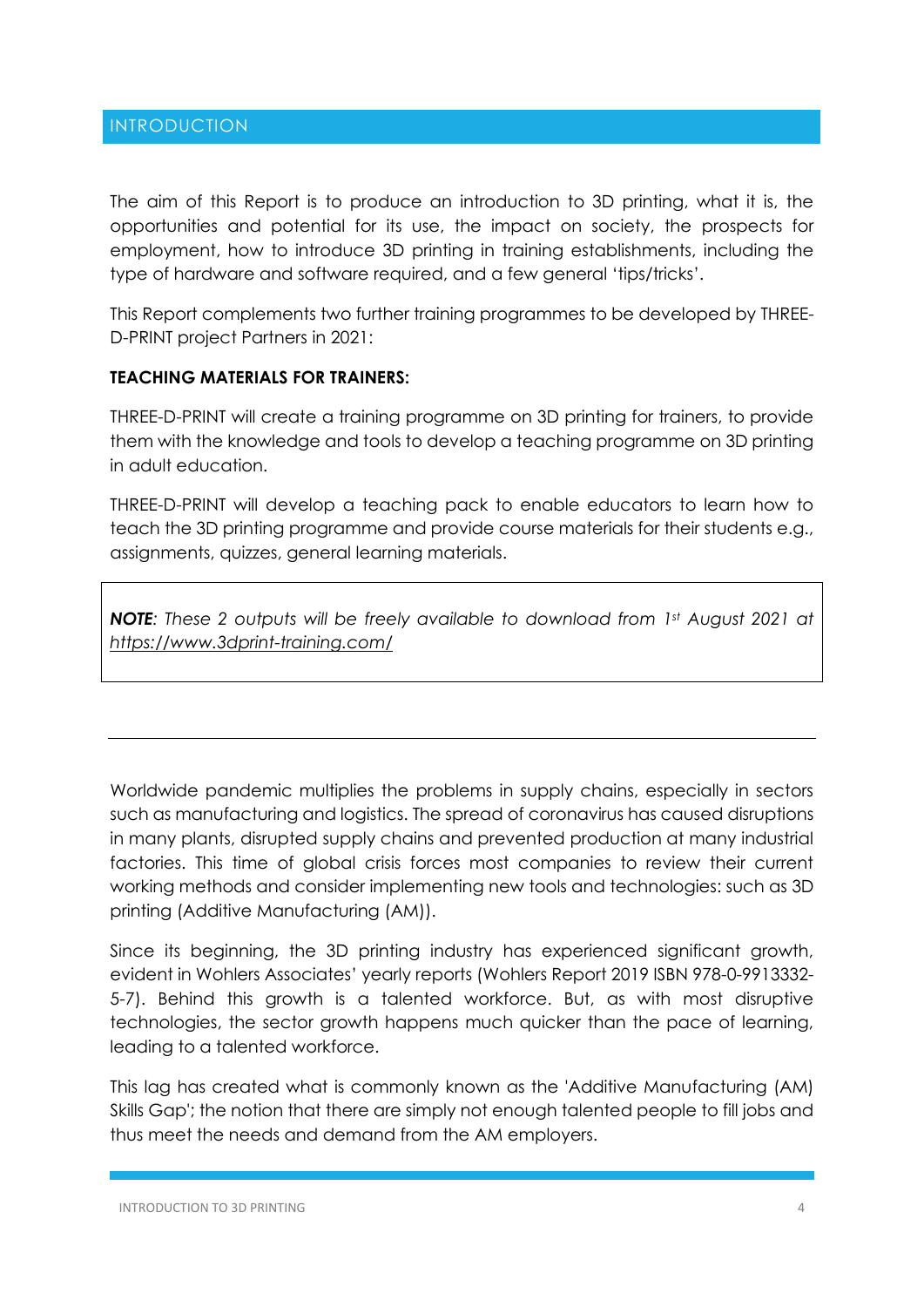*"For educators, having an understanding of 3D modelling and 3D printing techniques will be invaluable, as the culture of fab labs is starting to gain support as an important aspect of education. Teachers with 3D modelling and fabrication experience have a range of opportunities open to them within educational programs looking to incorporate this new technology," (Erol Gunduz, a professor at New York University's School of Continuing and Professional Studies (NYU-SCPS)).* 

Regarding the skills that will be needed by workers in new age technology fields, there are four basic skill fields.

First, there are **cognitive skills**, which include digital literacy, as well as advanced problem-solving and creative and critical thinking skills.

Second, there are **social and behavioural skills** like conscientiousness, grit, and openness to experience.

Third, there are **educational skills** like cooperative learning, peer education, metacognitive attitude, an optimal proximal learning environment developing a group identity and prosocial values attitude.

Fourth, there are job- or occupation-specific **technical skills**, in this case related to robotics systems and 3D printing.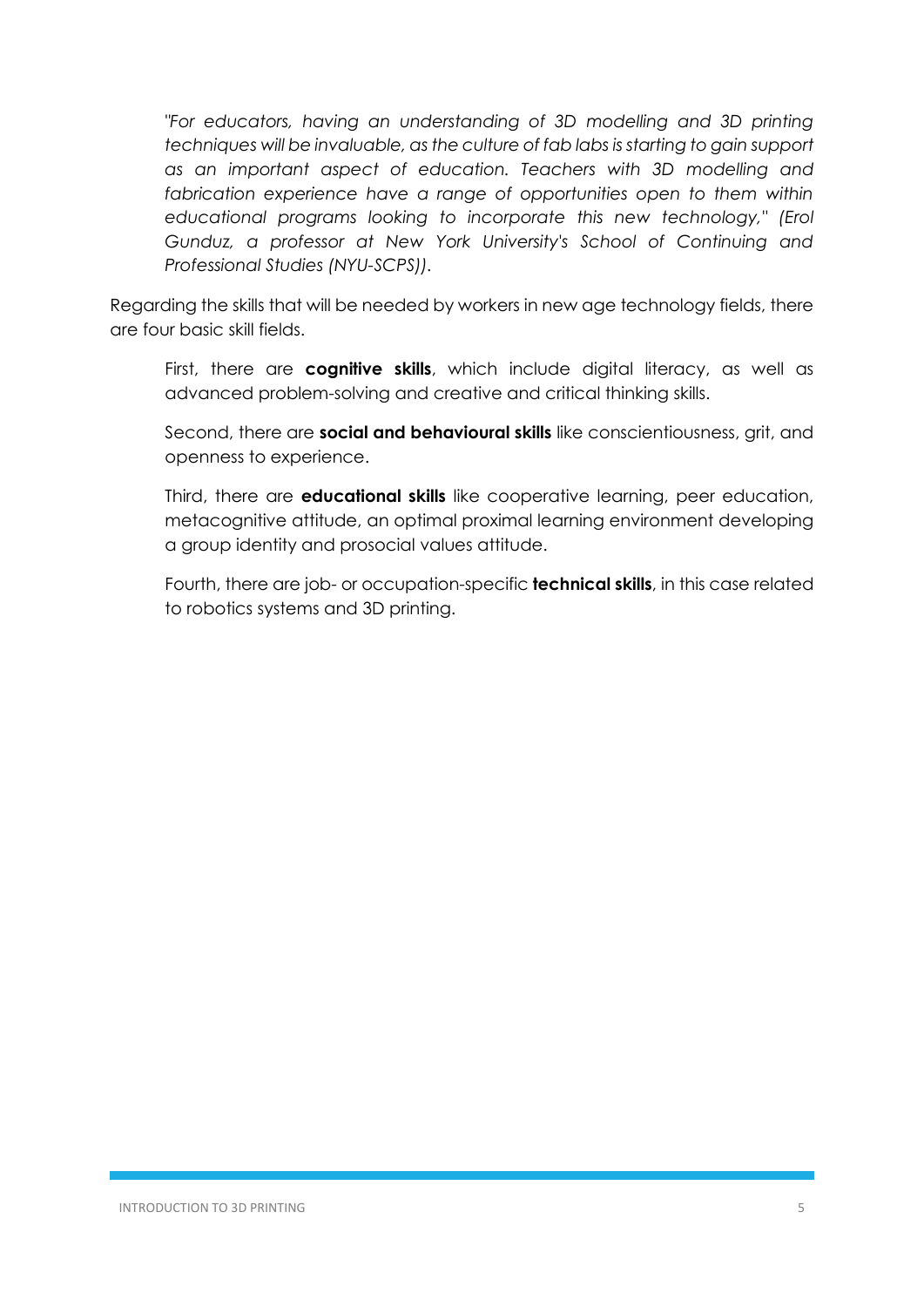# <span id="page-5-0"></span>WHAT IS 3D PRINTING?

*3D printing refers to the process of additively building a three-dimensional physical object from a digital model data (Computer Aided Design or scanned object) file by depositing and forming successive layers of material under computer control.*

A 3D printer is a machine that can turn a blueprint into a physical object by applying material layer by layer without the need to adjust the production tooling. This additive manufacturing process is the reason why 3D printing is also referred to as "**additive manufacturing**", and while technically more accurate, the term 3D printing has been more enthusiastically adopted due to mainstream media diffusion. The analogy with document printing also presents the basic underlying concept of depositing material with a printing head to bring a specified object into existence.

However, there are many underlying additive manufacturing technologies that can be used (e.g. stereolithography, laser sintering, fused deposition modelling), which allow various degrees of precision and sophistication. While in principle the printed objects can be of almost any shape or geometry, their characteristics depend on the underlying printing technology and the materials that can be employed. With advanced 3D printers it is also possible to create assembled objects with internal, movable parts. The time it takes to print a full object however increases with the level of detail and complexity of the object.

The technology is significant because it offers **direct manufacturing**, meaning a design goes directly from designer to physical product through a computer and a 3D printer. It brings a revolutionary approach to manufacturing through three key advantages shorter lead time, design freedom, and lower costs. It thus enables rapid and low-cost prototyping, manufacturing end-use products (direct digital manufacturing) and producing tooling that allows the manufacture of other components and products using different methods.

*3D printed parts allow them to be designed with more complex architectures whereas with little additional costs, for example, the structure with hollowing, holes, atypical shapes or rich interior details. In addition, some pieces that used to be moulded separately and then assembled can now be produced as one piece in a single run, even for some precision components.*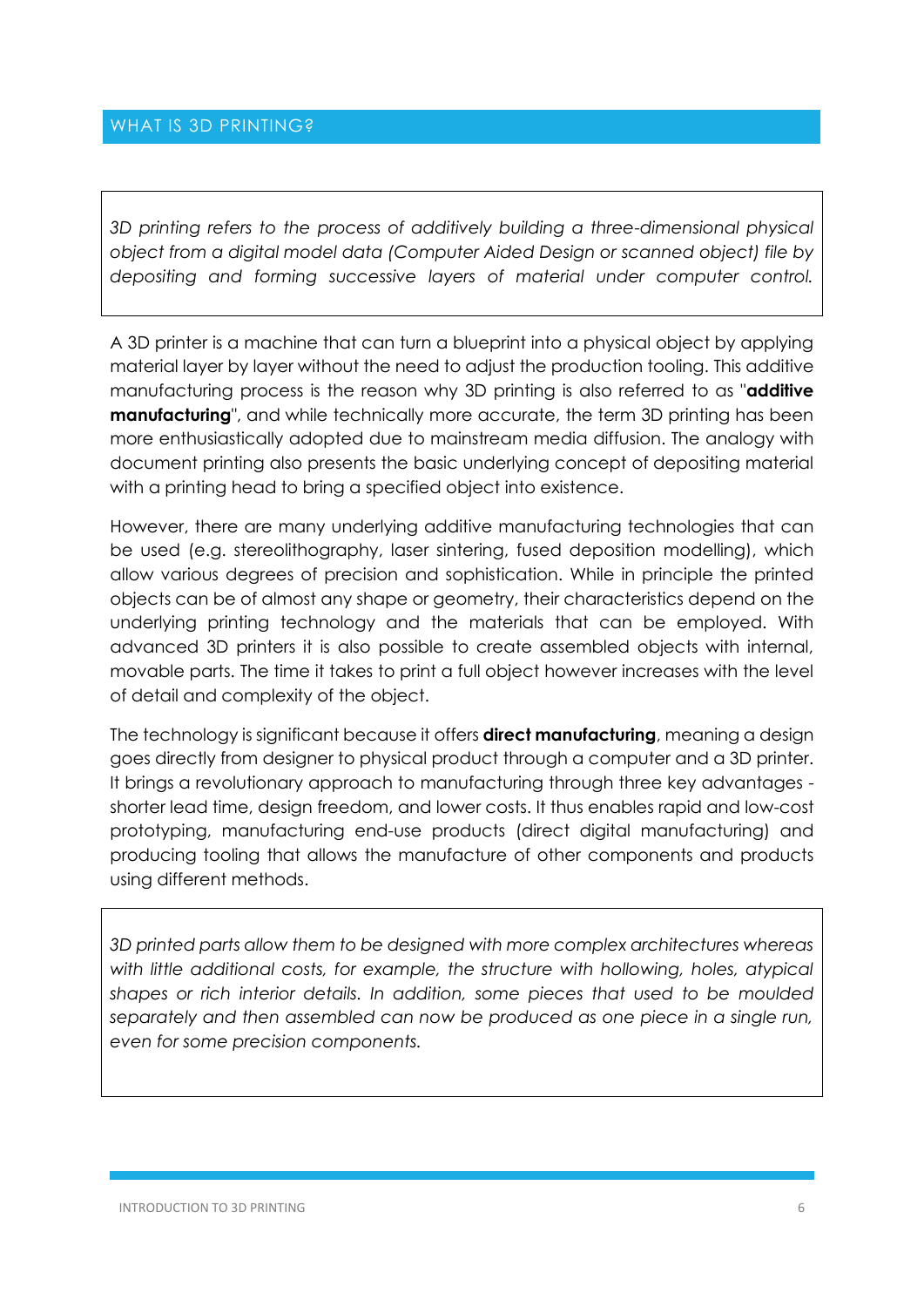In THREE-D-PRINT we see the knowledge and use of 3D printing as a tool that can motivate, enable, and empower. In terms of motivation and inspiration, **it allows the user/learner to experience a rapid and easy materialization of the envisioned objects,** it enables the production of parts that can be used in robotics training and ultimately empowers the user to master the skills that will be relevant and needed in numerous commercial, manufacturing and even healthcare settings.

Finally, it can be used to foster creativity, innovation, experimentation and a DIY "maker mentality" that can be usefully employed in an entrepreneurial as well as an industrial setting.

There are also enabling interconnections between the fields of robotics and 3D printing, for example printing robot parts with 3D printers, without the technology engineers would be unable to construct certain components for (for instance) a soft legged robot that can navigate difficult terrain and could be used in search and rescue operations.

The five stages of 3D Printing

- 1. The image to be printed in 3D format needs to be designed using relevant software and saved as the STL<sup>1</sup> file format.
- 2. The STL file becomes the blueprint which is used by the machine to recreate the design in physical form.
- 3. The STL file is then uploaded into the 3D printer and the computer changes its settings according to the output needed to be extracted.
- 4. The next stage involves the selection of materials where the layers of the 3D object need to be embedded.
- 5. Once the print work starts, the 3D printer deposits layer upon layer of material filaments over the print board to get a final 3D product.

 $^1$  STL (an abbreviation of " stereolithography ") is a file format native to the stereolithography CAD software created by 3D Systems. STL has several backronyms such as "Standard Triangle Language" and "Standard Tessellation Language". This file format is supported by many other software packages.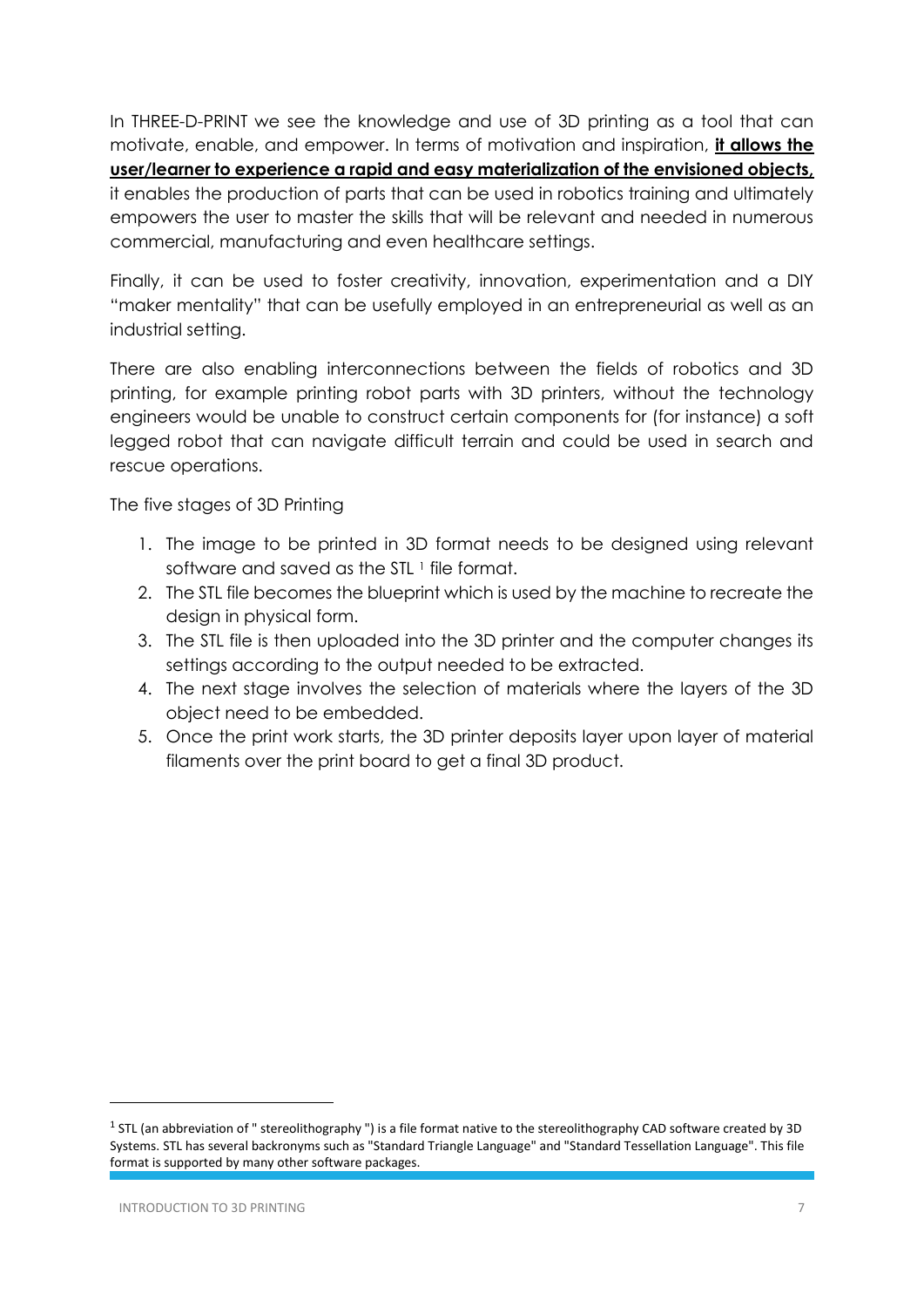# <span id="page-7-0"></span>THE WORLD OF 3D PRINTING

Today's 3D printers had their beginnings in the rapid technology development of the 1980s and found their use in many industrial sectors.

The possibilities and opportunities that 3D printing is creating are endless.

For example, 3D printing has been used successfully to make both standard and customized hearing aid shells, dental implants, and prosthetic limbs, sometimes within 24 hours. Previously, implants had to be validated before being used clinically, which is very time-consuming. Today, 99% of hearing aids are 3D printed. 3D printed anatomical models allow surgeons to properly understand organs' internal structure.

In addition, surgical guides with a better visualization assist surgeons to plan detailed surgical procedures. As a result, it increases the clinical efficacy, lowers the surgical risk from errors, and produces better outcomes for patients. More than 70,000 surgical guide units were produced in 2013 using 3D printing.

*"…. In 10 years' time, who knows what the printer will look like. It is already capable of self-replication – you can buy a 3D printing machine that can print another 3D printing machine.."* 

*Professor John Bryson, professor in enterprise and competitiveness at the University of Birmingham.*

This has also been highlighted in the publication "The disruptive nature of 3D printing" from the Digital Transformation Monitor from the European Commission (2017) <sup>2</sup> which reports that by 2021 the 3D printing market could be worth €9.6 billion. However, whilst the uses of 3D printing are endless in the real world, they are also limitless in the classroom.

*Advances in 3D printing are being announced daily. The technology is being used for all kinds of applications, from building human hearts, to building houses! Even NASA has a 3D printer on the International Space Station.*

<sup>2</sup> https://ec.europa.eu/growth/tools

databases/dem/monitor/sites/default/files/DTM\_The%20disruptive%20nature%20of%203D%20printing%20v1.pdf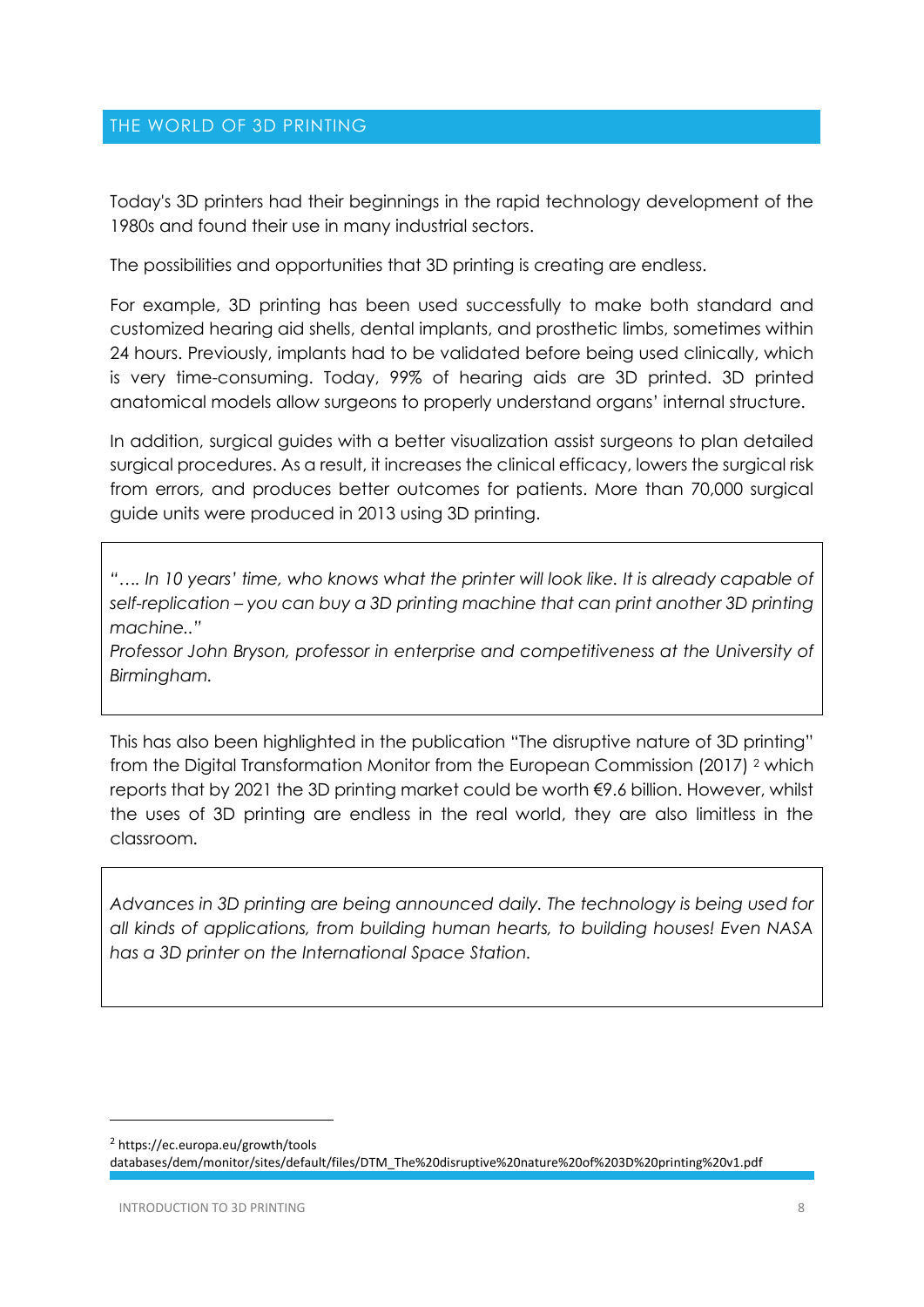According to the EU Digital Education Action Plan (DEAP) 2021-2027<sup>3</sup>

'…rapid digitalisation over the past decade has transformed many aspects of work and daily life. Driven by innovation and technological evolution, the digital transformation is reshaping society, the labour market and the future of work. Employers face difficulties in recruiting highly skilled workers across a number of economic sectors, including in the digital sector.

Too few adults are up- and re-skilling to fill these vacancies, often because training is not available at the right time and in the right place.

The use of digital technologies is also crucial for achievement of the European Green Deal objectives and for reaching climate neutrality by 2050. Digital technologies are powerful enablers for the green economic transition, including for moving to a circular economy and decarbonising energy, transport, construction, agriculture and all other industries and sectors…'

The jobs that are emerging and opening with the development of 3D printing are in the areas of 3D design, 3D computer-aided design (CAD) modelling, research, and development (R&D), biological and scientific modelling, architecture/construction modelling, education, law and legal professions, new business opportunities, 3D-Printing-as-a-Service franchises and operations and administrative positions.

Jobs for designers who can translate a product idea into 3D printed objects will be opening in 3D printing firms, as part of 3D design teams in companies and as freelancers. Such job seekers will be most competitive if they acquire hands-on experience with the latest 3D printing technologies and stay up to date with how 3D printing is used in companies and work processes. Job seekers skilled in 3D CAD modelling will support the work of 3D designers, both for mass 3D printing and for custom designed 3D prototyping and manufacturing.

To help fill the skills gap 3D printing programmes at all grade levels need to be developed and widely offered. This will open jobs for educators who can teach the technical and business aspects of 3D printing.

Training institutions are looking to 3D printing as a point of exposure for students within the Arts as well as scientific areas of study. Teachers will need to have a background in the 3D printing industry. They will also need specific skill sets to teach specialized courses and stay current on the latest trends.

3D printing presents new business opportunities as well as new (including social) entrepreneurial models based on transforming digital data into physical objects in

<sup>3</sup> [https://ec.europa.eu/education/education-in-the-eu/digital-education-action-plan\\_en](https://ec.europa.eu/education/education-in-the-eu/digital-education-action-plan_en)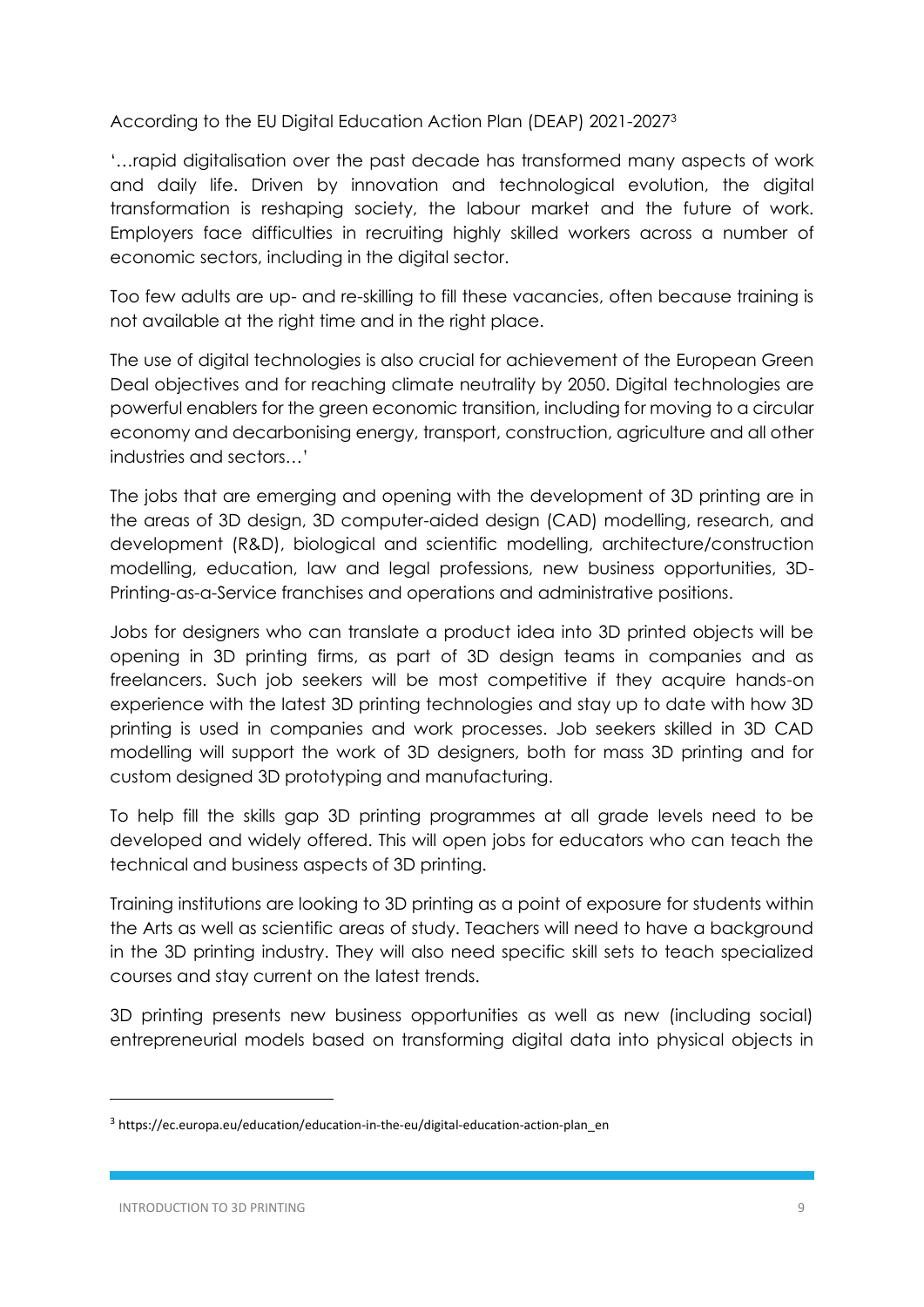remote locations, independent of centralized production and industrial areas by using "printing hubs".

In addition to enabling the creation of a greater range of products than would be possible with conventional manufacturing, it presents the possibility to democratize design and empower communities by decentralizing production and promoting innovation and creativity.

In industrial markets, the economics of 3D printing needs to fit into traditional business management models asking questions such as:

- What is the cost to produce components?
- What will be the return on investment?
- How is intellectual property protected?
- What liability does the business face should components fail?
- Can components be delivered in the timeframes needed?

The market has a wide range of 3D printers available, with corresponding variations in price; the Quintessential Universal Building Device is available for less than \$200, whereas MakerBot's Replicator Z18 model costs \$6,500.

With 3D printers becoming more affordable some libraries are providing 3D printing stations for their visitors. There are also commercial 3D Printing Services such as 3D Quick Printing (UK)- All they need is the CAD data, .stl file or step files and they can 'print' the item.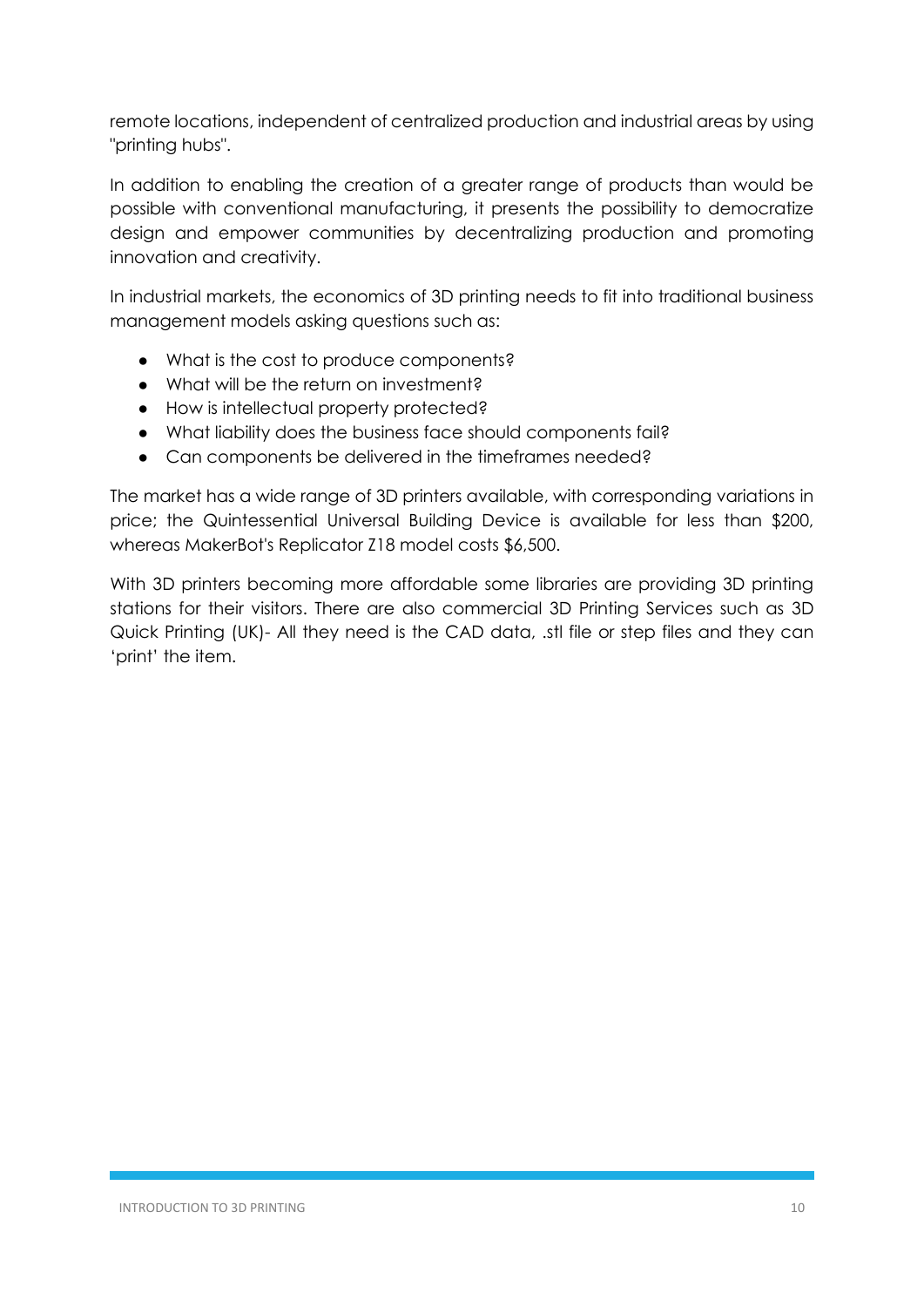# <span id="page-10-0"></span>THE THREE-D-PRINT PROJECT - ORIGINS

In 2018, EU15 Ltd (in association with European Partners based in Portugal, Sweden, Slovenia and Austria) conducted an extensive web-based European survey relating to 3D printing training activities in Europe.<sup>4</sup>

The Survey focused on three key groups of stakeholders:

- 1. Providers of vocational education and training.
- 2. SMEs as potential users of 3D printing and employers of individuals with the necessary skills.
- 3. Individuals who could be interested in pursuing such knowledge, skills, and careers in the future.

The responses clearly showed that skills and knowledge at the intersection of 3D printing will be in future demand.

In terms of education, jobs for educators who can teach such skills, in respect of both 3D printing itself and interdisciplinary connection and intersections with other fields and subject areas, will become another emerging job opportunity. Such educators will be needed in the Arts as well as the Sciences and stay current with the latest trends and technologies that the various industries and fields will adopt. Many legal questions related to intellectual property rights of 3D printed products will emerge with the possibility of copying, modifying, and selling 3D designs that infringe on existing patents, copyrights, and brands.

The results of this THREE-D-PRINT project will provide an answer to the general educational and training challenges related to equipping the future workforce with relevant and needed skills to participate in the 3D printing revolution.

The key focus of the project is on providing entry-level, easily accessible courses that could motivate adults with fewer qualifications.

# <span id="page-10-1"></span>3D PRINTING EUROPEAN SURVEY

#### **Main Results**

- 36% of respondents knew how to use a 3D printer. The answers show that there is a need for additional education and training opportunities in 3D printing that are easily accessible to SMEs.
- 45% of respondents already use 3D printing in their company.
- 82% of SMEs thought that their employees would benefit from more knowledge/training about the use of 3D printing.

<sup>4</sup> Robotics – Training for the New Age (ROTENA) Reference: 2016-1-UK01-KA202-024437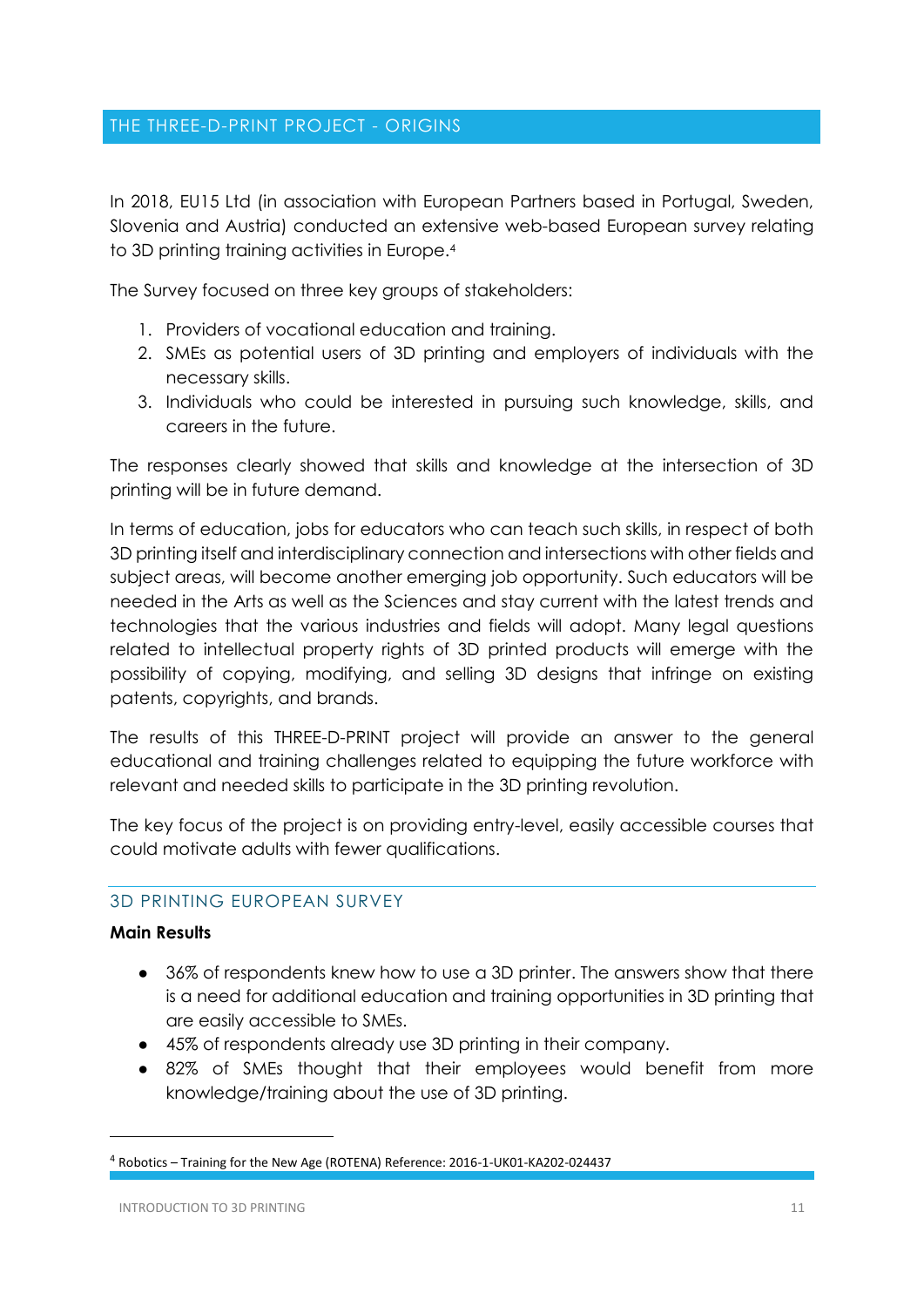- 67% of SMEs thought that the use of 3D printing would improve their competitiveness and/or reduce costs.
- 86% of respondents thought that schools and educational institutions should provide more 3D printing skills/knowledge training.
- 9% of the institutions who responded said they offer stand-alone 3D printing courses. However, 33% offered some kind of module.

# <span id="page-11-0"></span>DETAILED REPONSES

# **SMEs on 3D printing**

All respondents said that they had already heard of 3D printing.

Of these, 36% knew how to use a 3D printer, 41% had some knowledge and 23% had no knowledge. The answers show that there is a need for additional education and training opportunities in 3D printing that are easily accessible to SMEs.

Regarding whether their company already uses 3D printing, 45% answered in the affirmative and 55% answered no. While almost half of the surveyed SMEs already use 3D printing, the other half shows there are still many potential companies that could be future users.

Most, 82% would like to know more about the beneficial uses of 3D printing in industry, while 18% would not. As with robotics, the majority interest in more knowledge of 3D printing uses shows the need and opportunity for additional courses and training in 3D printing.

A majority of 82% thought that their employees would benefit from more knowledge/training about the use of 3D printing. The answers indicate that not only future workers, but also existing employees could have an interest in gaining additional training and skills.

76%, also thought that their company will likely make use of 3D printing in the future. The fact that most of the surveyed SMEs think it likely that they will use such technologies in the future shows that demand for 3D printing and related skills will likely increase in the future.

Also 67% thought that the use of 3D printing would improve their competitiveness and/or reduce costs. Such an opinion further strengthens the probability of future demand for 3D printing and related skills.

A majority of 86% thought that schools and educational institutions should provide (more) 3D printing skills/knowledge training. The majority in favour of more such training in schools and educational institutions also confirms the need for online courses and materials that can be used and adapted to suit specific curricula and training.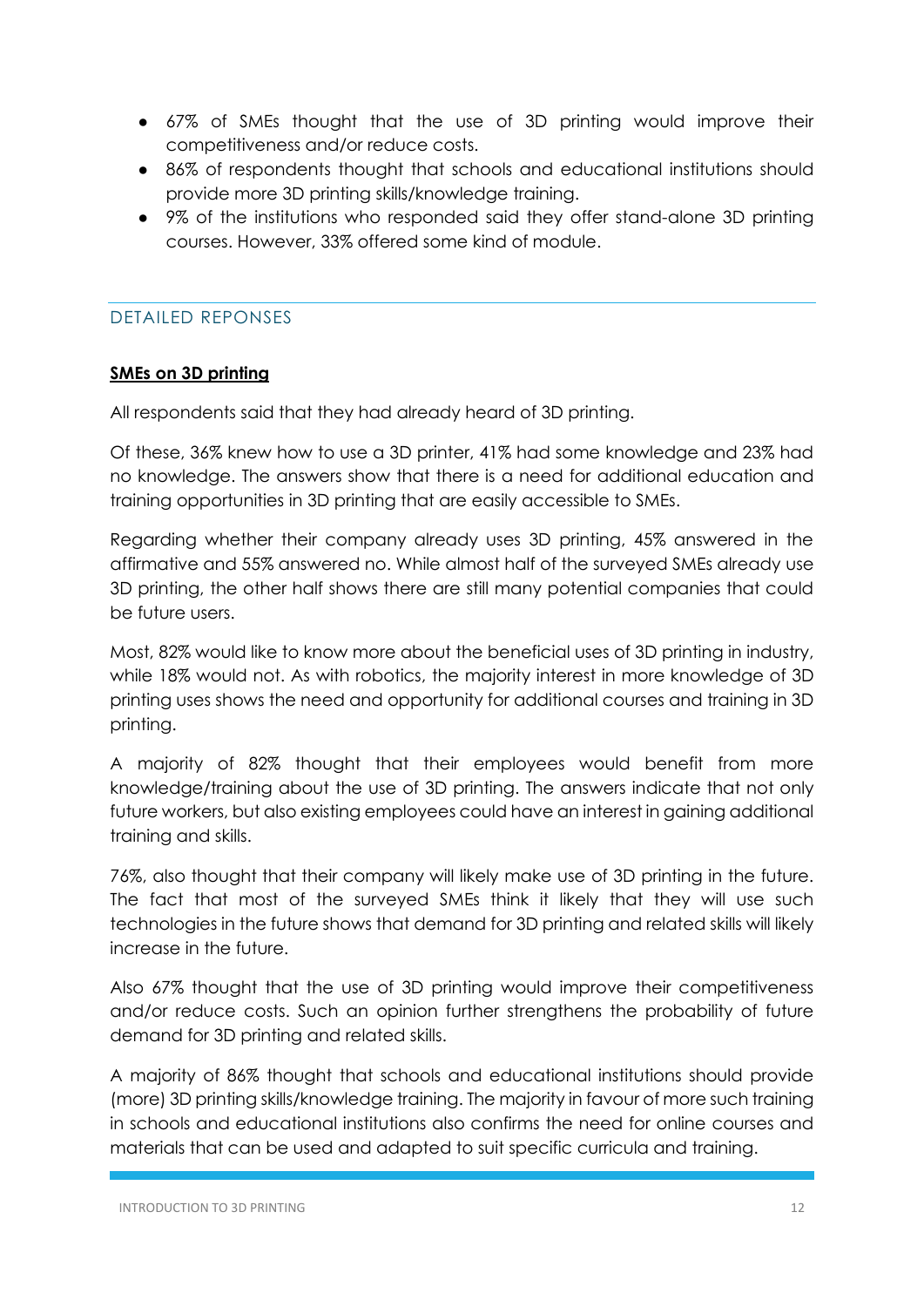# **Individuals on 3D printing**

99% of all respondents have heard of 3D printing.

Regarding the use of 3D printing, 22% answered that they knew how to use 3D printing, 52% partially knew how to use it, while 26% did not know how to use it. Given that a majority of the individual respondents had only partial or no knowledge of 3D printing use, this indicates a need and possible demand for additional, easily accessible online courses and training.

Most of the respondents, 94% have not yet taken any course or module about 3D printing. Given this answer, we can again see a need for more freely and easily accessible courses and training on the topic of 3D printing.

More than two thirds, 72% thought that in the future, knowledge of 3D printing could give them a professional advantage in job seeking or their work. Since a majority see a professional advantage in more such knowledge, we can expect a rise in the demand for courses providing such knowledge and skills.

If a course or module about 3D printing were available for free, a majority of 70% would consider taking it. The answer clearly shows a need for more free courses and training on the topic.

A little less than half, 46% thought it likely that their work will involve 3D printing in the future. This further confirms the need and possibly a growing future demand for such training and knowledge.

Most of the individual respondents, 84% thought that schools and educational institutions should provide more 3D printing skills and knowledge training. The majority of affirmative responses further indicate a need and future growing demand for more training and courses on the topic.

# **Vocational education and training institutions on 3D printing**

Regarding 3D printing, we asked the representatives of institutions whether they offer any stand-alone courses about 3D printing. 9% answered that they do, while 91% answered that they do not. We can see an even greater need for additional courses on 3D printing.

We further inquired whether they offer any modules about 3D printing within existing courses, and this time 33% answered that they do, and 67% answered that they do not. Again, there is the indication of a clear need for more easily accessible courses on 3D printing.

Regarding whether they are considering offering such courses or modules in the future, 77% answered that they do have such plans. Future plans for offering such courses indicate a growing demand for adaptable courses.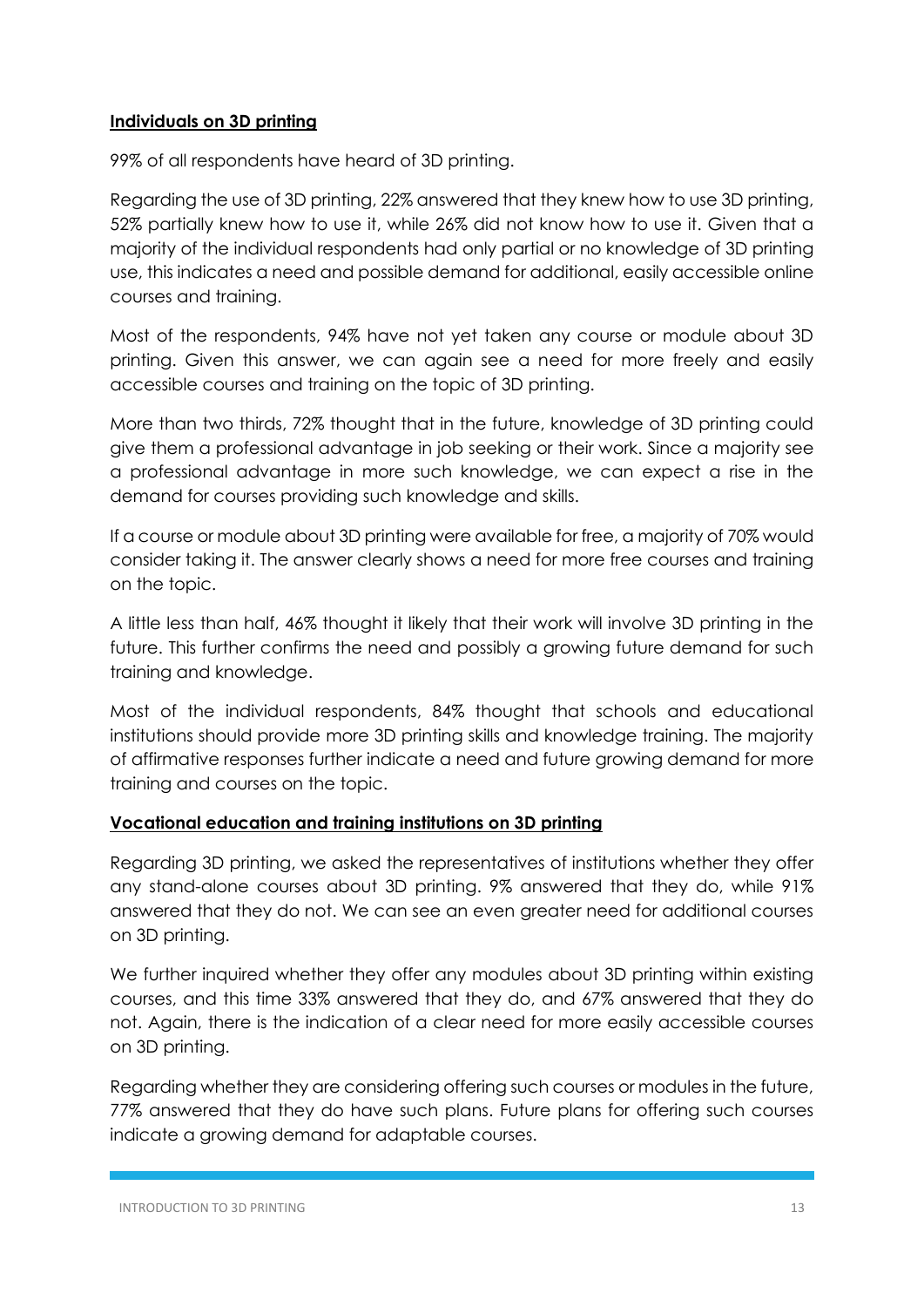A majority of 95% believed schools and educational institutions should provide (more) 3D printing skills/knowledge training. Considering the majority agreement with the need for more such training, we can expect that new, adaptable courses will be in greater demand in the future.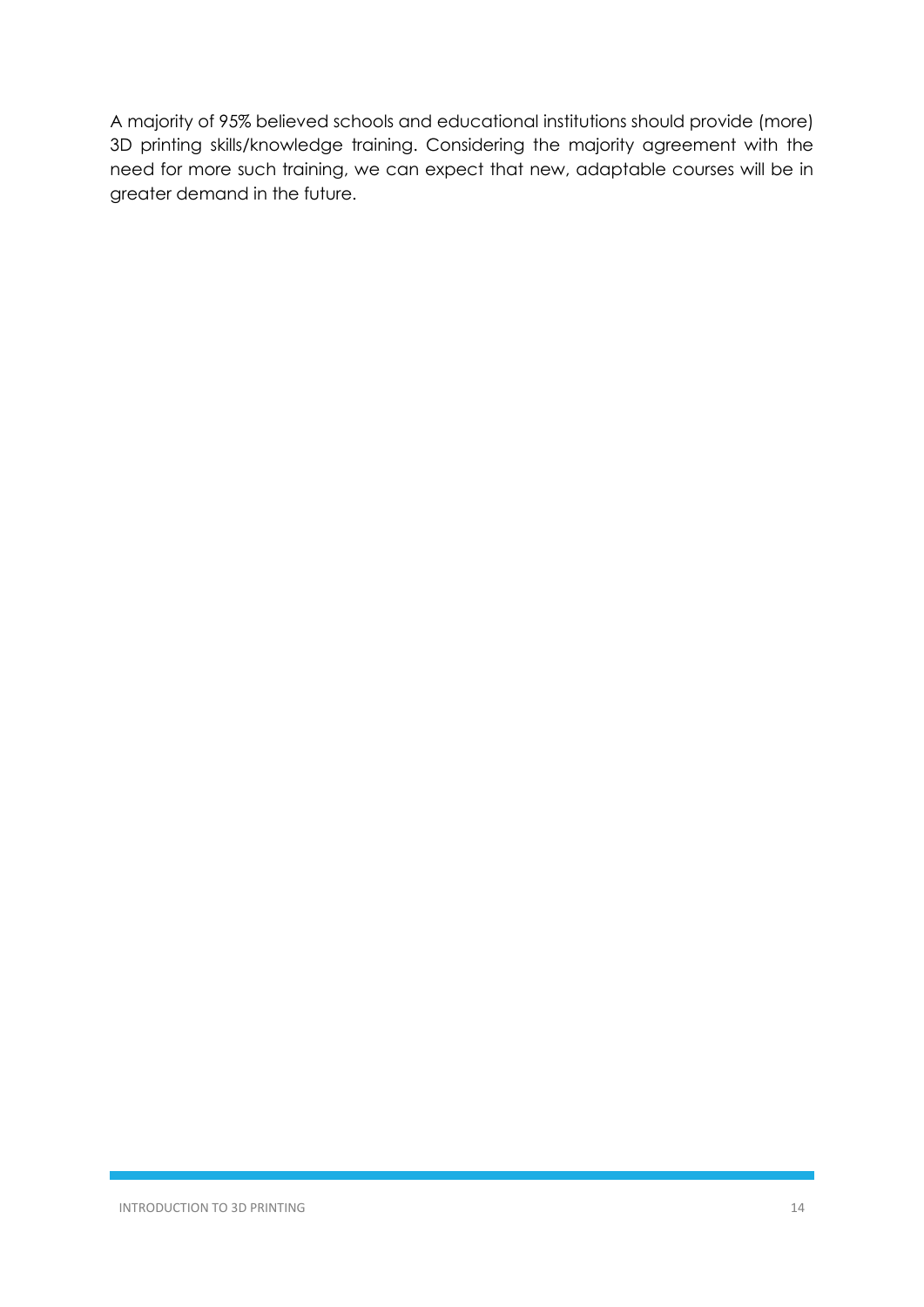# <span id="page-14-0"></span>IMPACT OF 3D PRINTING ON INDUSTRY, WORK, EDUCATION AND SOCIETAL NEEDS

Looking at the overall picture technology is a key factor in the socio-cultural development of humanity. It serves as a means of expanding the range of human capabilities, and it is also an element in a feedback loop within which technology, humans, and society (and of course, the wider environment) mutually shape and transform each other.

New technologies, as far back as writing and the plough, and all the way forward to smart computational devices and automated production machinery, have brought new opportunities for production, transport, and organization. They have also transformed the ways in which society is organized, including work processes, human interactions, and social stratification. As humans are not born with an innate knowledge of how to operate specific technologies and how to efficiently conduct work processes, this requires the acquisition of specific knowledge, of skills, training, and mastery to be able to occupy a specific job.

In the scope of industry, economy, and the allocation of work, this also means that specific jobs requiring specific capabilities, knowledge and skills will be more sought after and that others will be in much lesser demand. As smart technology is increasingly able to automate at least some tasks, some professions and workplaces will become obsolete.

Technological development over the past two decades has progressed extremely rapidly in several domains, especially in Nanotechnology, Biotechnology, Informationcommunication technology, and Cognitive science (NBIC). New technologies, especially those that are emerging at the intersections of the NBIC domains, are now permeating practically all levels and spheres of societies in developed countries.

Technological applications thus increasingly condition and mediate how we do things, that is, how we interact, how we think, how we produce, how we learn and how we work. Contemporary societies are generally marked by a trend of acceleration, which means that, in no small part due to scientific and technological advances, things are changing more and more rapidly, whether we are talking about institutions, social interactions, technologies, jobs, employment, job opportunities, grand societal challenges and a score of others.

Another accompanying trend is a general orientation and striving to increase and enhance performance, both at the individual and the collective level, which is especially relevant in terms of job requirements, skills, performance and demands. From an individual viewpoint, since the preconditions for living a fulfilling life in contemporary capitalist societies mostly still entail performing some sort of work that is compensated by a preferably high salary at a stable job, it is extremely important to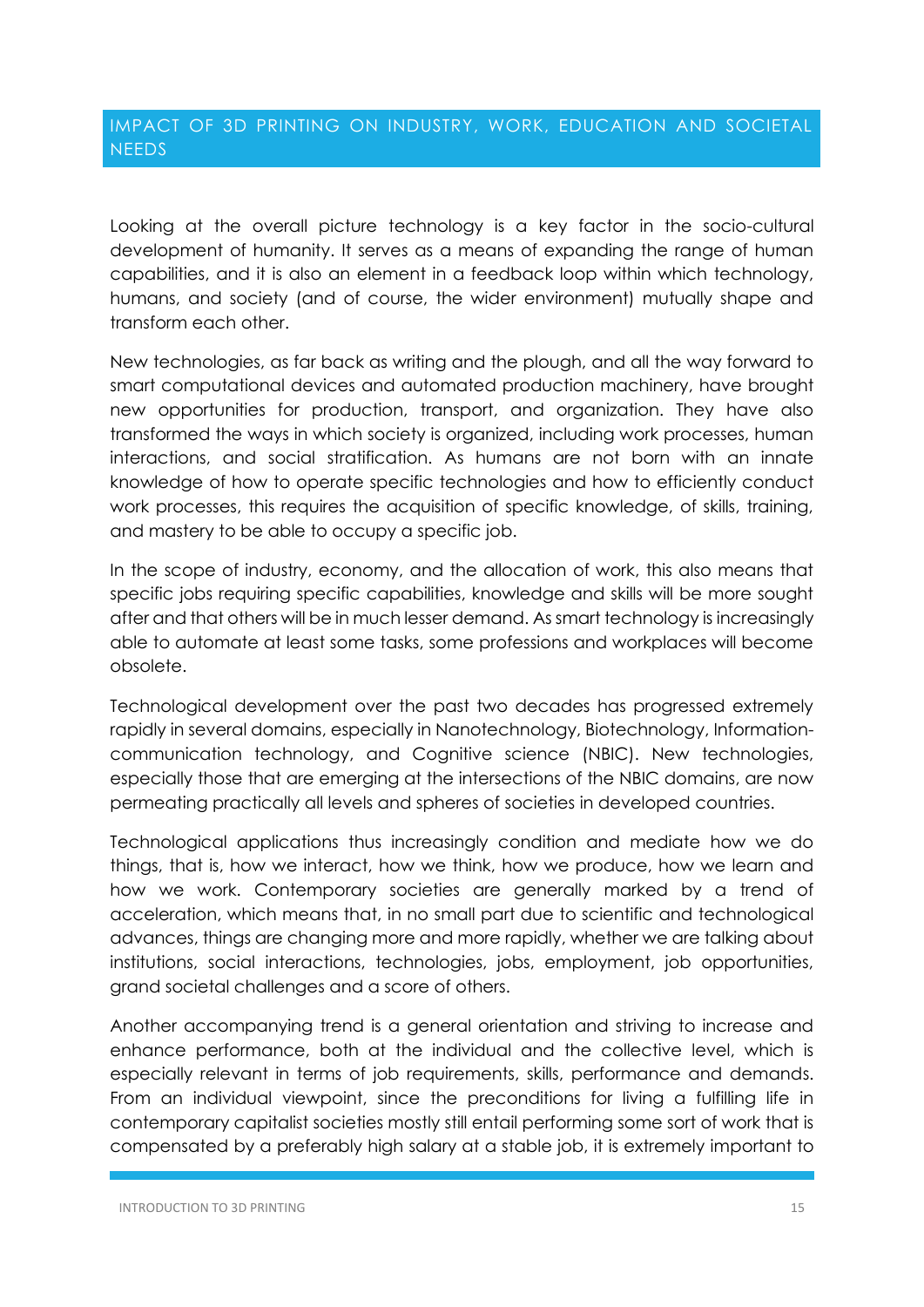have the necessary skills, know-how and experience to be able to compete for and enter such jobs. From a collective, societal perspective it is necessary to ensure that qualified workers are available to fill the demand for jobs that are opening due to new developments and new opportunities, and that relate to addressing societal challenges, needs and wants.

The current social technological context in which modern, technological capitalist societies are currently located, is strongly marked by technological innovations, which, together with rapid sociocultural transformations, are producing rapid shifts and changes in all spheres of society.

For the scope of this report, we will primarily focus on the areas of education, training, employment, and skills that are needed to access new and emerging jobs in the 3D printing sector.

To better understand what is going on, we should first look at the technological side.

Societies, which are increasingly interconnected through globalization and information-communication technologies, are currently being strongly affected by several technological trends, among which are, in a general sense, digitalization, automation and robotization. All these trends are of course mutually interconnected and are enabling and reinforcing each other. Digitalization is visible in terms of the widespread introduction of various digital technologies in the work process, planning and monitoring.

Many workplaces are now becoming digital workplaces.

Automation means that several tasks in the workplaces, and in some instances entire work processes, can be carried out by smart machines, with little or no human supervision and input. This can relate either to industrial manufacturing, to warehouse robots, or to data acquisition, analysis, and management. Robotization refers to physical manipulators, at least partially controlled by some form of information technology, that carry out various work tasks or processes by manipulating objects in the physical environment, either semi-autonomously or completely autonomously. Thus, increasingly smart machines can carry out not just predictable physical activities but also more demanding cognitive activities.

Some experts postulate that we are currently located during a new industrial revolution, what Brynjolfsson and McAfee term as The Second Machine Age or what others have called The Fourth Industrial Revolution or Industry 4.0.

While the First Machine Age was marked by the automation of physical tasks through mechanization, the second is characterized by the automation of cognitive tasks through digital technologies. The progress in the development of the underlying enabling technologies is exponential, the technologies are mostly digital and are driving the digitalization of previously solely physical objects and processes, and they are capable of combinatorial reinforcement, meaning that robots can be directed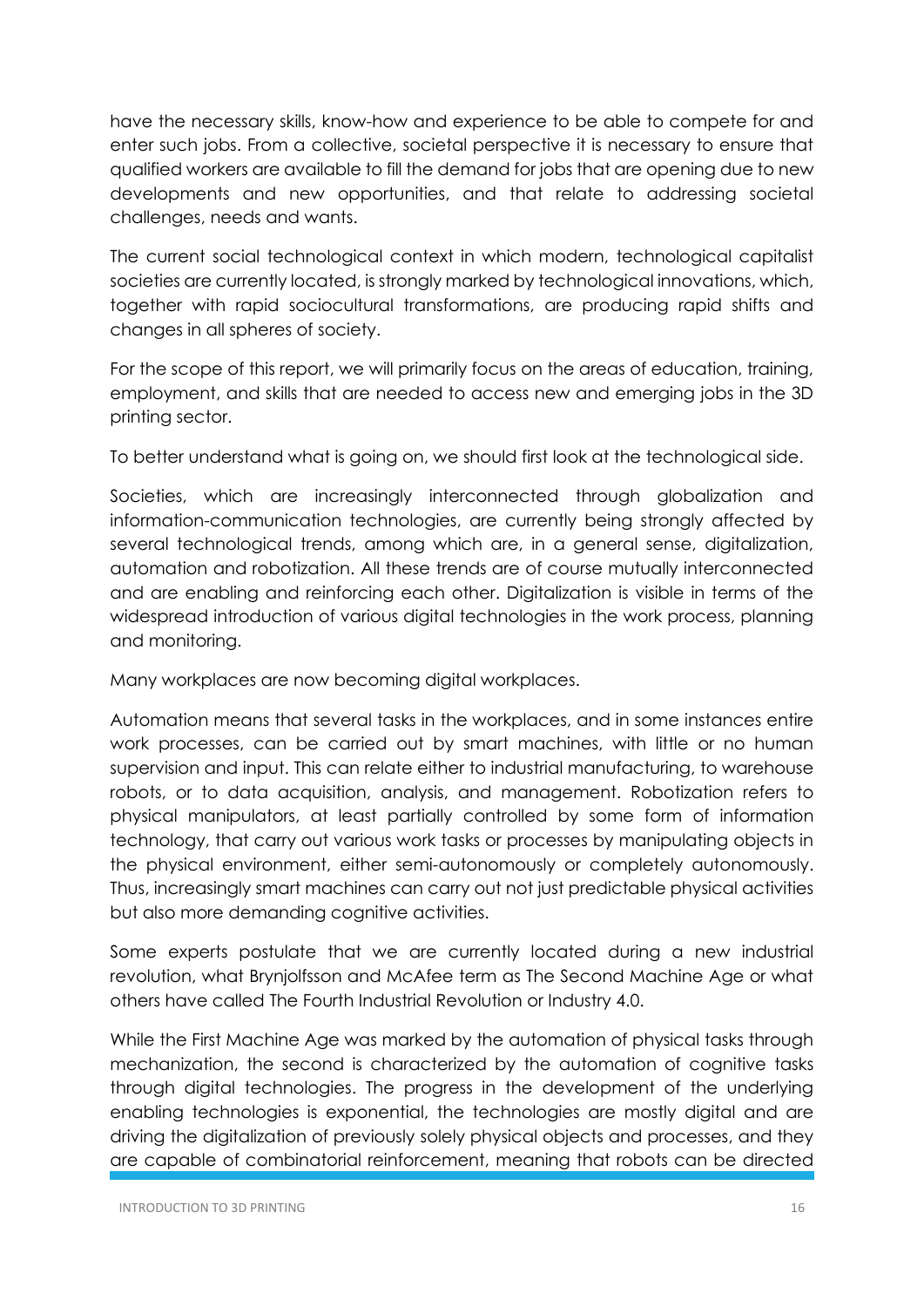through cloud-based algorithms, that tasks and needs can be automatically communicated through networks without human intervention, that digital objects can be printed remotely using 3D printers, and that big-data driven analytics can be used to optimize drug discovery or disease prediction.

Similarly, in Industry 4.0, various technologies are combining and blurring the boundaries between the physical, the digital and the biological. The third industrial revolution made use of electronics and information technology, in the forms of computer and automation, to achieve further automation, while the fourth industrial revolution is based on cyber-physical systems that are increasingly connected and smart.

The distinctive features of the fourth industrial revolution are that the speed of progress is exponential, that the scope is widening, and has the potential to be a 'disruptive technology'. It is having a systemic impact, for example on production (workplaces), on management (organizations, companies) and on public policies (economy, employment, education).

There are numerous technology fields and technological applications that are likely to have disruptive impacts in the coming years and decades. Expert literature and the media are full of speculation on how the internet of things, 3D printing, social robots, artificial intelligence, expert systems, smart personal assistants, self-driving cars, quantum computers, robotic exo-skeletons and other features that were once only in the domain of Science Fiction, will transform our lives and societies.

For the purposes of the THREE-D-PRINT project, we have focused on 3D printing which we have identified as having the greatest potential and urgency in terms of new opportunities for work and employment, impacts on industry and entrepreneurship and a societal need for students and workers both interested and skilled in their production and operation.

3D printing or additive manufacturing is a technology that has been in the making since the latter part of the 20th Century but has only now reached a point of technological development where it is becoming accessible to all.

Commercially, these technologies are predominantly used in high value-added industries and applications including those involved with aerospace, automotive, and biomedical (prosthetics and implants) products which require overly complex and customized designs at low volumes. Still, improvements in terms of speed, accuracy, material properties, machine reliability, and development of low-cost machines has widened the accessibility and user base, and thus holds great potential. Currently, just one in a thousand products is fabricated using 3D printing.

Global 3D printing market is estimated to grow with approximately 17.00% during the period 2019-2027 and is expected to gain over \$44 billion through to 2027. *(GLOBAL 3D PRINTING MARKET FORECAST 2019-2027 - Inkwood Research Report)*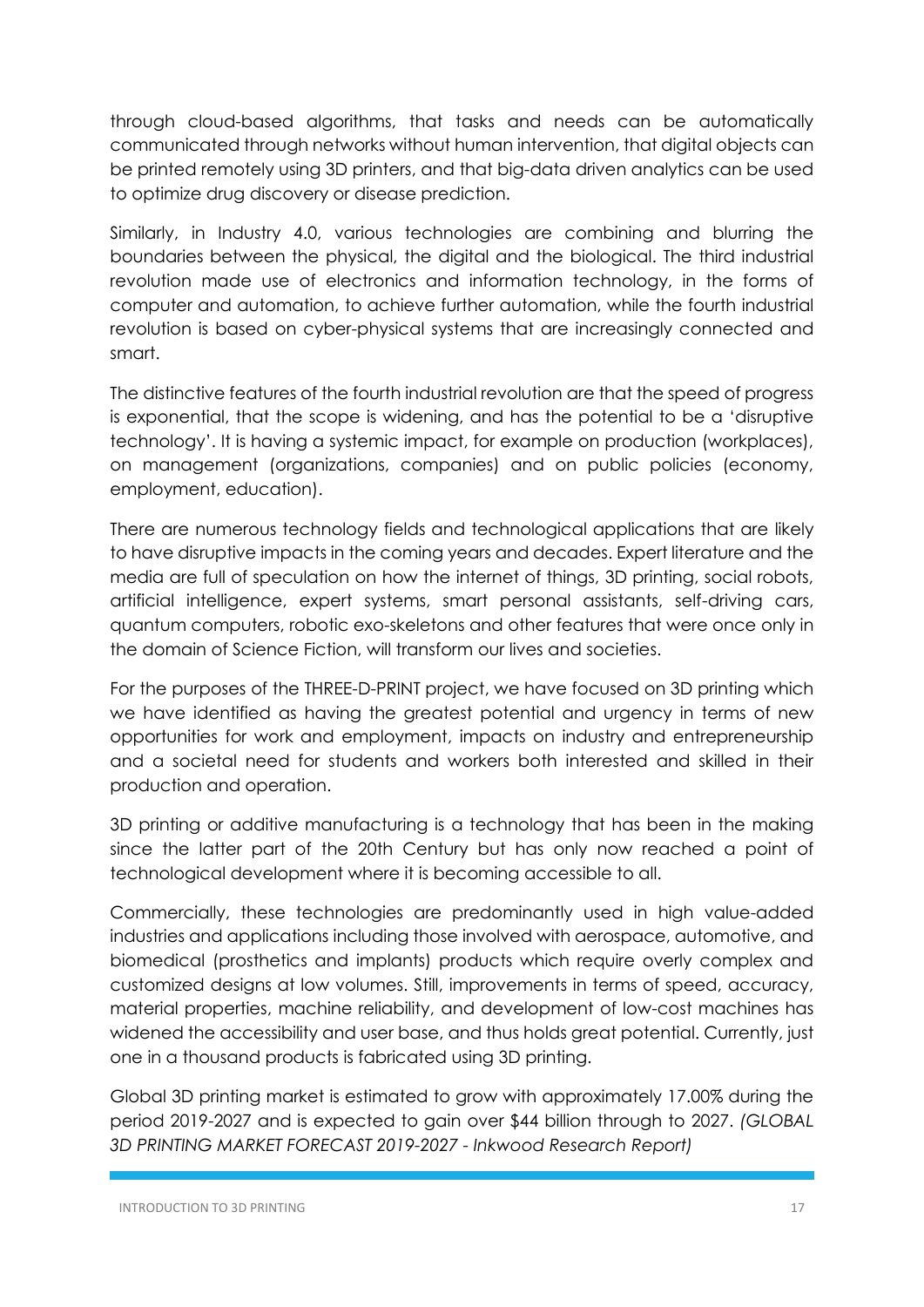

Low cost, basic 3D printers for universities, schools, laboratories, DIY, and maker communities offer many benefits in terms of promoting research and interest in design, engineering, technology, and manufacturing, as well as in terms of promoting crafts, experimentation, creativity, curiosity, and innovation. While 3D printers are not yet widely diffused and printing complex objects with various materials through moderately priced printers is still at least some years off, sophisticated printers are becoming accessible to smaller businesses and private individuals, where they can be employed to test and develop new products, ideas, or designer items.

The concept and technology of 3D printing also presents new business opportunities as well as new (including social) entrepreneurial models based on transforming digital data into physical objects in remote locations, independent of centralized production and industrial areas by using "printing hubs". In addition to enabling the creation of a greater range of products than would be possible with conventional manufacturing, it presents the possibility to democratize design and empower communities by decentralizing production and promoting innovation and creativity.

Making product conceptualization, creation, and propagation possible in any (relatively speaking) geographical location or community, makes 3D printing businesses and jobs potentially less vulnerable to offshoring. All this of course also raises issues of intellectual property rights and environmental impacts resulting from possibly increased consumption and production in vulnerable, remote locations, etc.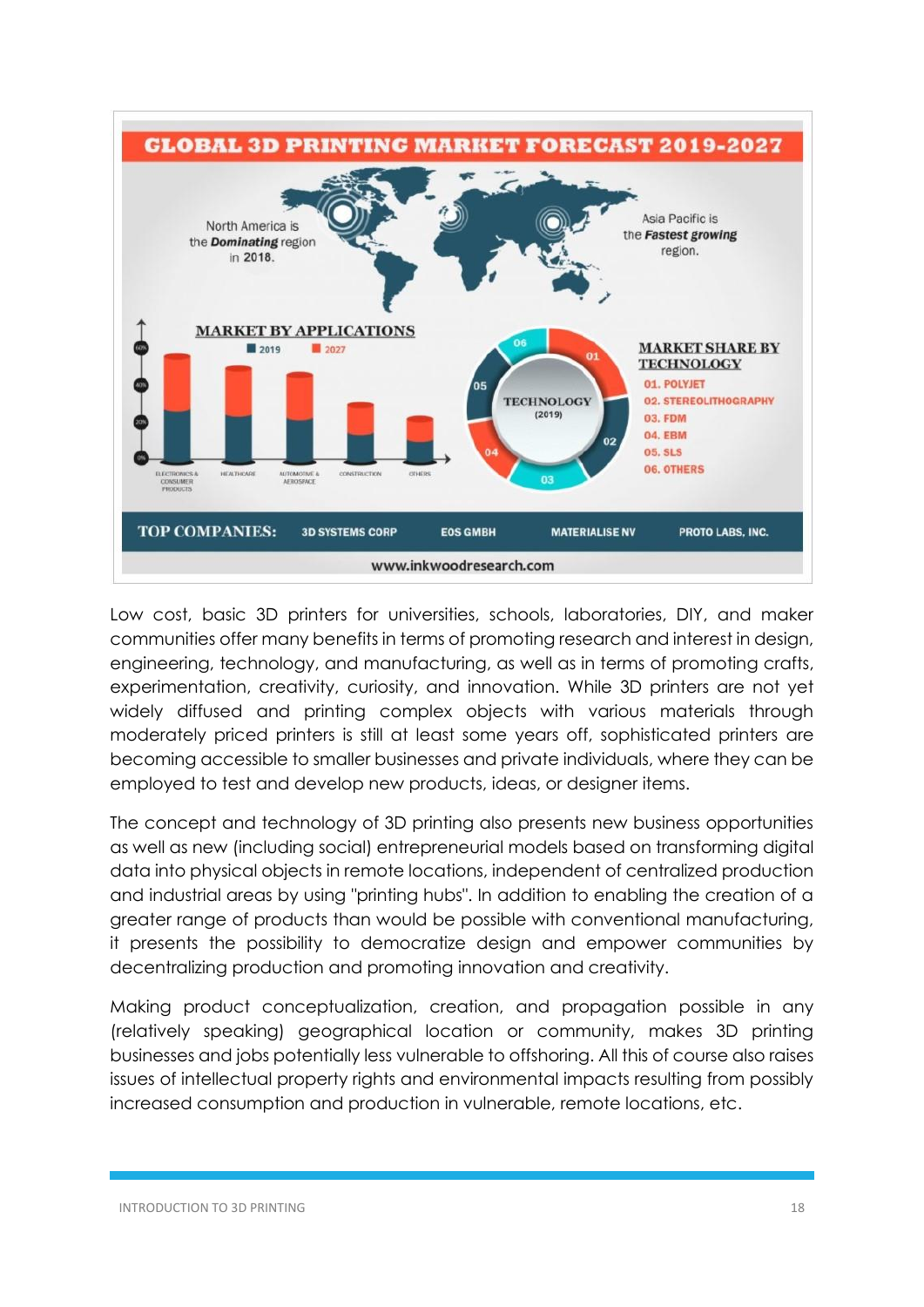From a sustainability viewpoint, it could reduce environmental impacts through lower waste and reduced need for transportation, as well as enable greater socio-political independence and empowerment through decentralization and inclusivity in production.

It also has the potential to improve sociocultural sustainability (retaining social and cultural diversity) by supporting communal and individual designer-makers. It could increase their economic viability, providing an effective mechanism for craftsmen to compete in a global market utilizing local 3D print manufacturing, increasing geometric and material complexity, and the ability to customize products.

Traditional jobs that require human interaction such as the assembly line mainly now use robotics. Although this technological advancement has displaced many jobs an entire new industry of robotic repair and maintenance people has emerged.

3D printing will impact employment when it eliminates jobs that are undertaken by companies with expertise such as the production of machinery parts, tools, jewellery, and medical devices.

With the growing use of 3D printing there will be an increase in related occupations, and even a few that will have to be created. Repair services, installation technicians, technical support, software, education, and 3D printer custom engineers are just some of the jobs that will be needed to service this new age technology sector.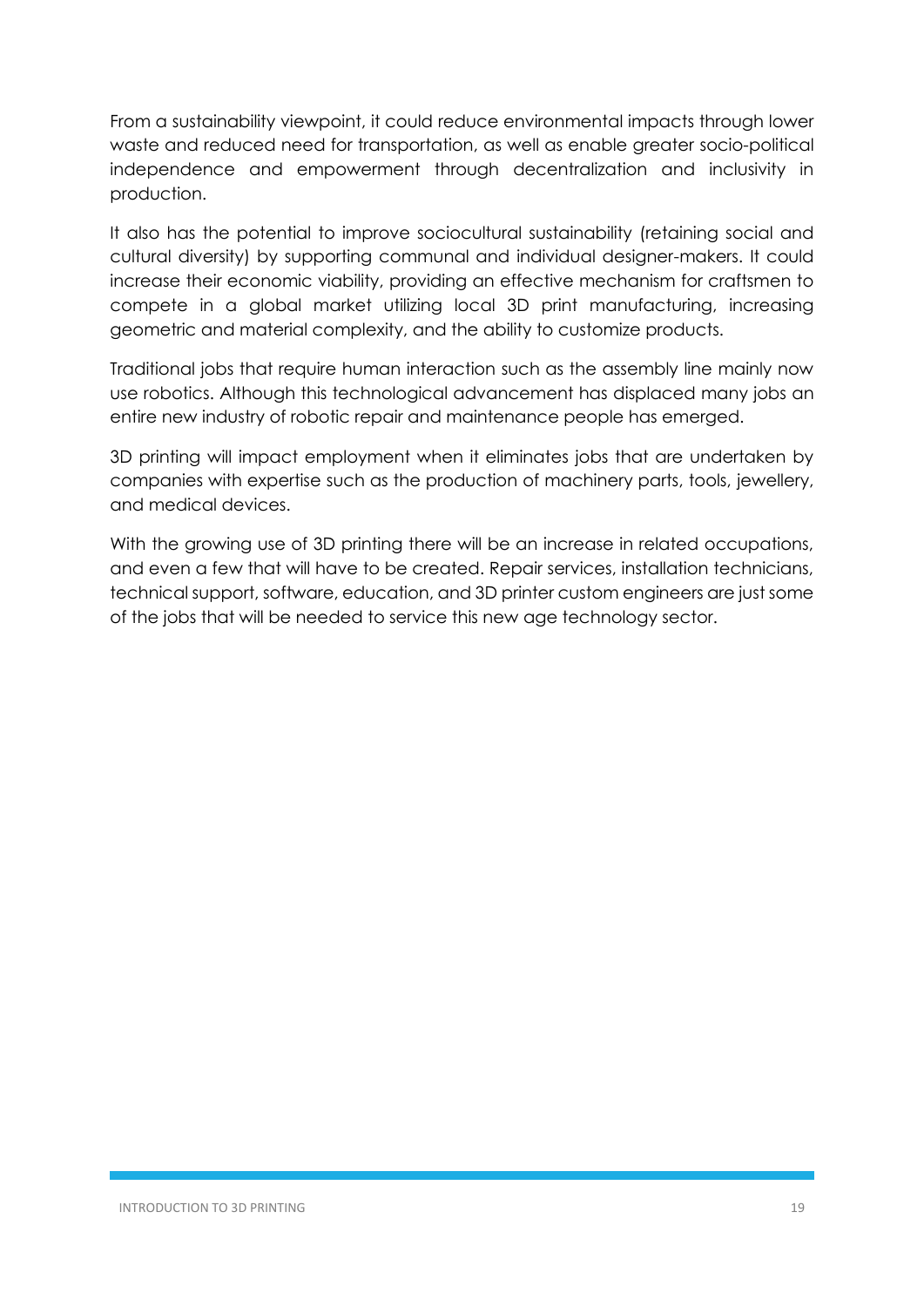# <span id="page-19-0"></span>EMPLOYMENT AND 3D PRINTING

The jobs and opportunities that are emerging with the development of 3D printing are in the areas of 3D design, 3D computer-aided design (CAD) modelling, research, and development (R&D), biological and scientific modelling, architecture/construction modelling, education, law and legal professions, new business opportunities, 3D-Printing-as-a-Service franchises and operations and administrative positions <sup>5</sup>. Jobs for designers who can translate a product idea into 3D printed objects will be opening in 3D printing firms, as part of 3D design teams in companies and as freelancers.

Such job seekers will be most competitive if they acquire hands-on experience with the latest 3D printing technologies and stay up to date with how 3D printing is used in companies and work processes. Job seekers skilled in 3D CAD modelling will support the work of 3D designers, both for mass 3D printing and for custom-designed 3D prototyping and manufacturing.

They will also need to possess modelling skills and be familiar with the constraints of specific materials and technologies. Research and development professionals who understand the intersections, possibilities and constraints between technology and consumer products will also be in demand, for example in fashion, jewellery, and other consumer product areas that will have to keep an eye on lowest costs and efficient production. 3D printing of products in other areas, such as medicine (e.g., prosthetics, replacement parts, tissue printing) will require people with a background in biomedicine and science. Such expertise will be needed in other high-precision industries such as aerospace, military and drone design and construction. 3D printing is also expected to have a disruptive impact in industries such as architecture, construction, and engineering, where it could replace 2D construction blueprints with 3D models.

Skills and knowledge at the intersection of 3D printing will be in future demand.

In terms of education, jobs for educators who can teach such skills, both in respect of 3D printing itself and interdisciplinary connection and intersections with other fields and subject areas, will become another emerging job opportunity. Such teachers will be needed in the Arts as well as the Sciences and stay current with the latest trends and technologies that the various industries and fields will adopt. Many legal questions related to intellectual property rights of 3D printed designs and products will emerge with the possibility of copying, modifying, and selling 3D designs that infringe on existing patents, copyrights, and brands.

A whole new subfield of intellectual property rights issues for 3D printing is thus emerging for legal professionals. Regarding companies, 3D printing is not just creating

<sup>5</sup> <http://www.businessnewsdaily.com/5125-3d-printing-jobs.html>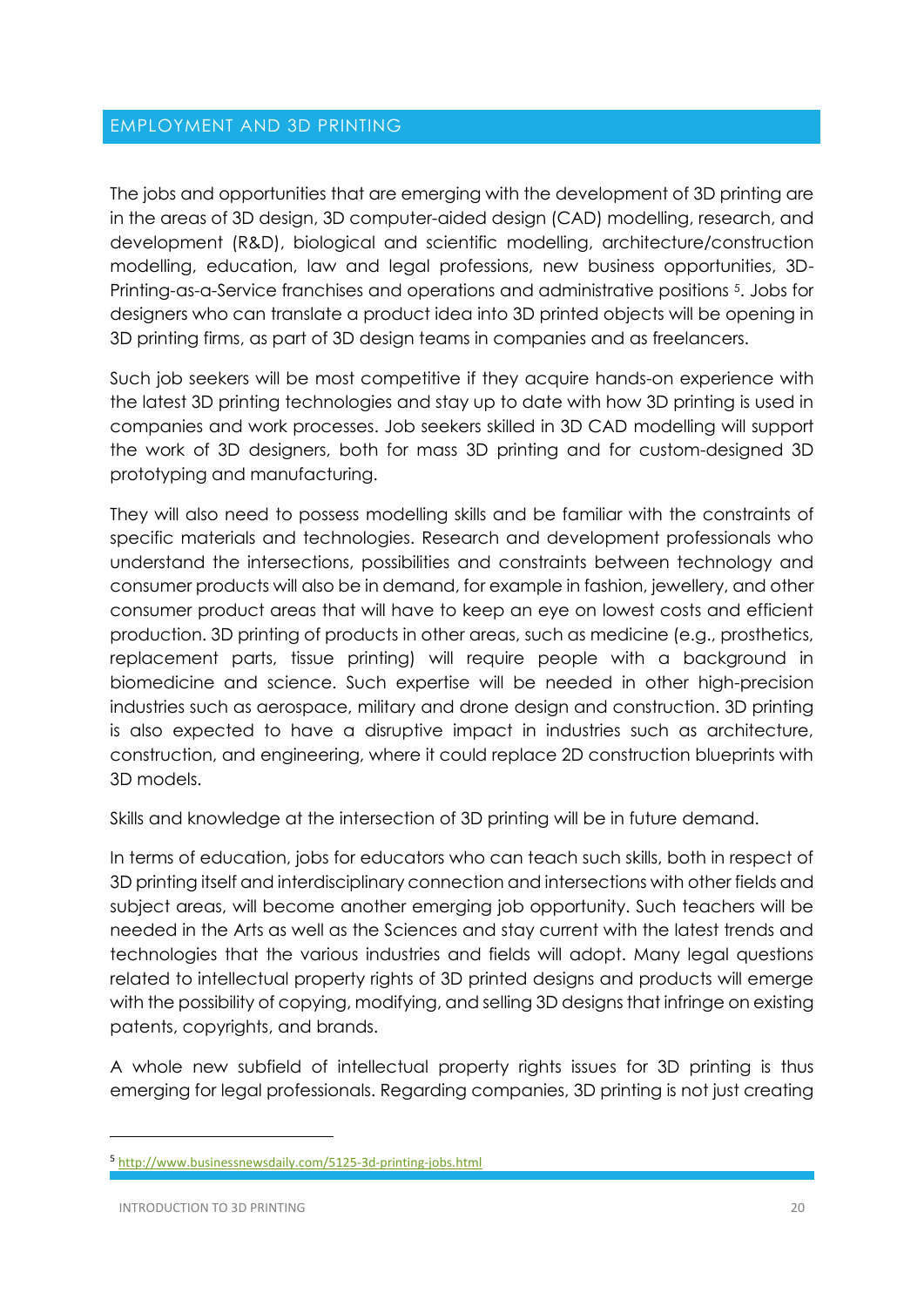new opportunities for design and production, but also for entrepreneurship and new business models. As the price of even the more advanced 3D printers begins to drop, individuals and companies that offer innovative design, process solutions and 3D printing on-site or through remote 3D printing will increasingly be able to utilize innovative opportunities in the emerging 3D printing ecosystem. Vendors that would like to utilize 3D-Printing-as-a-Service franchises could provide 3D printing services to local businesses, entrepreneurs, or individuals in retail stores. Regarding operations and administrative jobs in 3D printing, as new businesses based around 3D printing spring up, they will require other, more common jobs, such as salespersons, administrators, etc. Speaking generally, a 3D printing technician is an emerging profession or career, something that did not exist before, thus any efforts to motivate existing employees and prospective students would help move a greater number of future professionals towards studying and engaging with this emerging field.

Regarding the skills that will be needed by workers in the new age technology fields, there are three basic skill fields 6.

First, there are cognitive skills, which include digital literacy, as well as advanced problem-solving and creative and critical thinking skills.

Second, there are social and Behavioral skills e.g. conscientiousness, grit, and openness to experience.

Third, there are job- or occupation-specific technical skills, in this case related to robotics systems and 3D printing.

In this regard, the World Economic Forum lists three areas that will require systematic changes in education and training due to advances brought about by the Fourth Industrial Revolution.<sup>7</sup>

The first challenge is to connect education and employment, which means that employers need to collaborate with schools and universities on the development of curricula and a shared practical knowledge of the market. The education system also needs to adopt a stronger focus on lifelong learning.

The second challenge is to improve forecasts regarding industry and the labour market, so that governments, businesses, and individuals are able to react quickly and appropriately.

The third challenge is disrupting education and labour policy, related to improving the quality and relevance of learning, government policies that would ensure the required skills are taught to the national workforce.

<sup>6</sup> <https://www.brookings.edu/blog/future-development/2016/03/01/preparing-for-the-robots-which-skills-for-21st-century-jobs/>

<sup>7</sup> <https://www.weforum.org/agenda/2016/01/what-is-the-future-of-work/>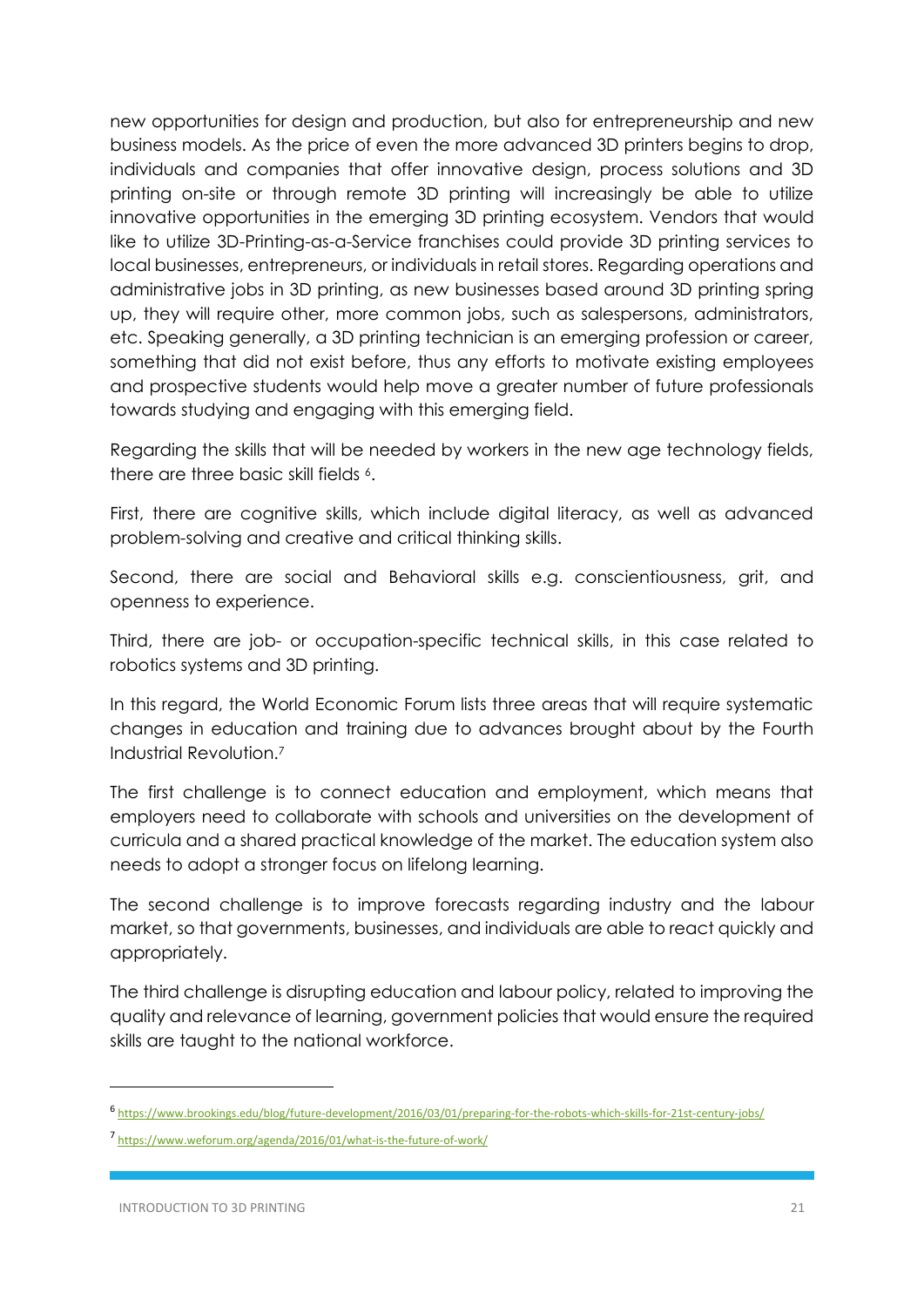# <span id="page-21-0"></span>THREE-D-PRINT AND EDUCATION

A survey in 2019 by EY implies that even product engineers admit that they do not have enough in-house expertise to establish the processes driven by 3D printing. In this sense, education and learning to cover a wider range of the population is more than necessary to drive up the adoption."

The emergence of additive manufacturing and 3D printing technologies is introducing industrial skills deficits and opportunities for new teaching practices in a range of subjects and educational settings. <sup>8</sup>

In terms of motivation and inspiration, it allows the user/learner to experience a rapid and easy materialization of the envisioned objects, it enables the production of parts that can be used in robotics training and ultimately empowers the user to master the skills that will be relevant and needed in the field of New Age Technologies. Finally, it can be used to foster creativity, innovation, experimentation, and a DIY 'maker mentality' that can be usefully employed in an entrepreneurial as well as an industrial setting.

3D printing fits neatly with the current trend for STEAM education (Science, technology, engineering, arts and mathematics). STEM is an interdisciplinary approach to educating children from an early age with knowledge and skills in these four key disciplines which drive much of the economic development and innovation in the modern world.

By enabling students to engage with STEAM concepts from a young age, STEAM education aims to adopt a new learning approach that goes beyond the ability to remember facts and procedures. STEAM encourages people to use their creativity, critical thinking, knowledge, and skills in real-world situations.

This is a unique opportunity to give students the expertise and competencies needed for societal development and individual development.

3D printing technology will undoubtedly shape the future, so it makes sense that it should be a key component in adult education curriculum. With the introduction of more trials across adult education institutions and increased awareness that this technology exists, the education sector will undoubtedly begin to reap the many benefits of 3D printing and inspire artists, architects, and engineers in the years to come.

8

[https://www.researchgate.net/publication/320617391\\_3D\\_printing\\_in\\_teaching\\_and\\_education\\_A\\_review\\_of\\_where\\_and](https://www.researchgate.net/publication/320617391_3D_printing_in_teaching_and_education_A_review_of_where_and_how_it_is_used) how it is used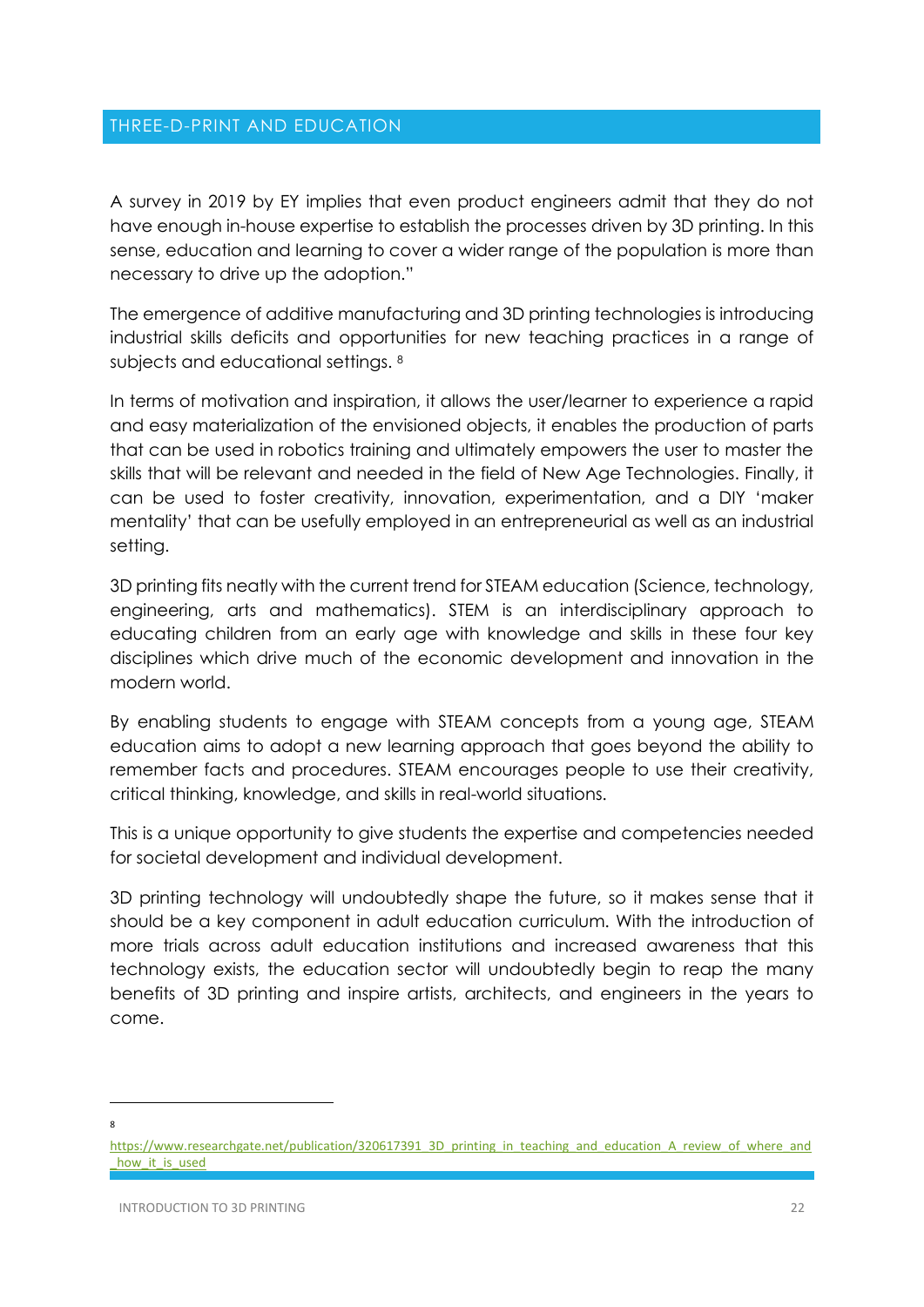For instance, the Romanian government considered that the use of 3D Printers is key in technical schools' program and with the initiative of private companies the program 3DUTECH was launched in 2020 and a series of selected institutions will become HUBS for 3D printing.

The main case for 3D printing in educational settings include:

- Teaching students about 3D printing, how 3D printing technology works, and its applications in real-world scenarios.
- Training the trainers in how to teach 3D printing so it can be incorporated into the curriculum.
- Improving student creativity and design skills and the use and value of new age technologies.
- Preparing the students for employment in the 3D printing industry.

# <span id="page-22-0"></span>3D PRINTING IN SCHOOLS

Teachers should include 3D printing exercises at all school levels, from primary through to secondary schools. 3D printing technologies enable teachers to provide students with low cost and accurate physical prototypes, which provides practical, hands-on knowledge useful for understanding the concepts.

Using 3D-printed objects during classroom presentations can improve students' soft skills, including public-speaking abilities, as this 'skill' is crucial when students enter the world of work. Teachers can also use 3D-printed visualizations to improve spatial education. A study in China from 2014 found that 3D printing significantly improved spatial learning.

Much of the research on 3D printing in education shows how 3D-printed articles provide learning benefits that are not achievable with screen- or paper-based learning. Improved understanding comes through touching and physically observing 3D-printed objects. 3D printing promotes learning through exploration. Schools should access robust printers built for the demands of daily classroom use while also being affordable and user-friendly.

# <span id="page-22-1"></span>3D PRINTING IN UNIVERSITIES

At Higher Education (HE) there is greater scope to teach students how 3D printing technology works. Many HE and technical colleges incorporate 3D printing modules and projects into engineering, applied sciences, and other courses.

Higher level 3D printing courses focus on building 3D printers in addition to fabricating 3D models using different materials. The need for explicit knowledge of 3D printing is reflected in how dedicated modules have been included in computer graphics courses, industrial engineering, and CAD.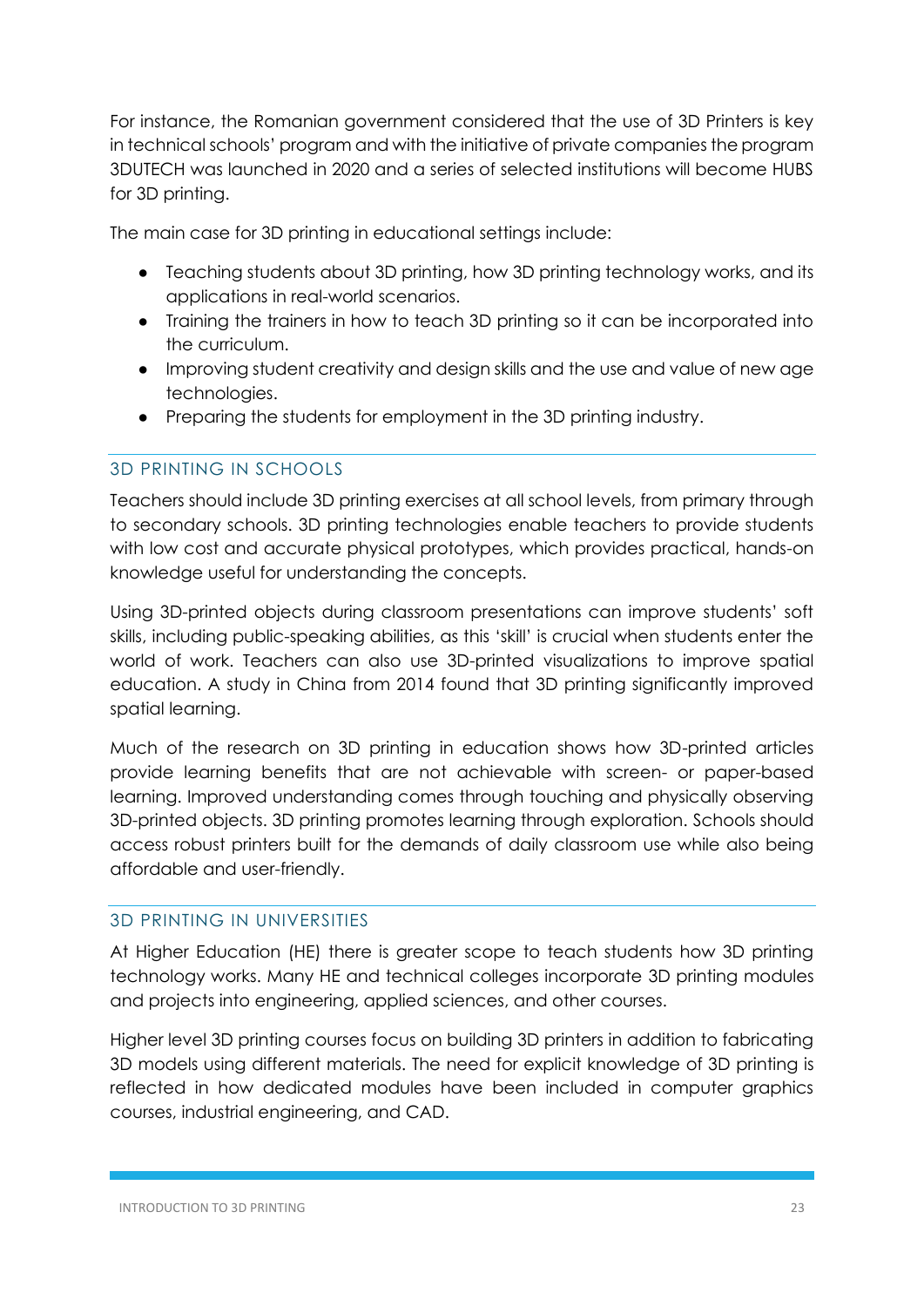Massachusetts Institute of Technology (MIT) has its own graduate and advanced undergraduate course teaching the fundamentals of 3D printing. The University of Texas and Virginia Tech have their own courses and certificates covering 3D printing and design principles.

3D printing also provides many opportunities to aid visual and practical learning across the sciences. 3D-printed components are often used as test models for scientific experiments across different disciplines, including mechanical engineering, aerospace, and robotics. Other fields, such as design, architecture and biology, can also benefit from such 3D printing opportunities.

# <span id="page-23-0"></span>TEACHER TRAINING

3D printing cannot be successfully used in education without educators who understand the design principles of additive manufacturing and how to use 3D printers and filaments. Teacher training helps ensure students get the most from 3D printing being used in education.

This THREE-D-PRINT project will provide the necessary training and support by way of two training courses.

# **TEACHING MATERIALS FOR TRAINERS:**

THREE-D-PRINT will create a training programme on 3D printing for trainers, to provide them with the needed knowledge tools to develop a teaching programme on 3D printing in adult education.

# **PROGRAMME ON 3D PRINTING, PEDAGOGIC GUIDE FOR TRAINERS:**

THREE-D-PRINT will develop a teaching pack to enable adult educators to learn more about 3D printing and provide course materials for their adult students e.g. assignments, quizzes, general learning materials.

*NOTE: These 2 outputs will be freely available to download from 1st August 2021 at <https://www.3dprint-training.com/>*

# <span id="page-23-1"></span>STANDALONE INTRODUCTORY 3D PRINTING COURSES

While 3D printing has been the subject of large expectations regarding the impacts on (personal) manufacturing, design, economy, and society in general, it is still a technology that has started to spread only recently, as compared to robotics and automation. Although hobby and limited-range manufacturing 3D printers are now in the range of many consumers, more sophisticated and capable 3D printers still cost upwards of half a million dollars.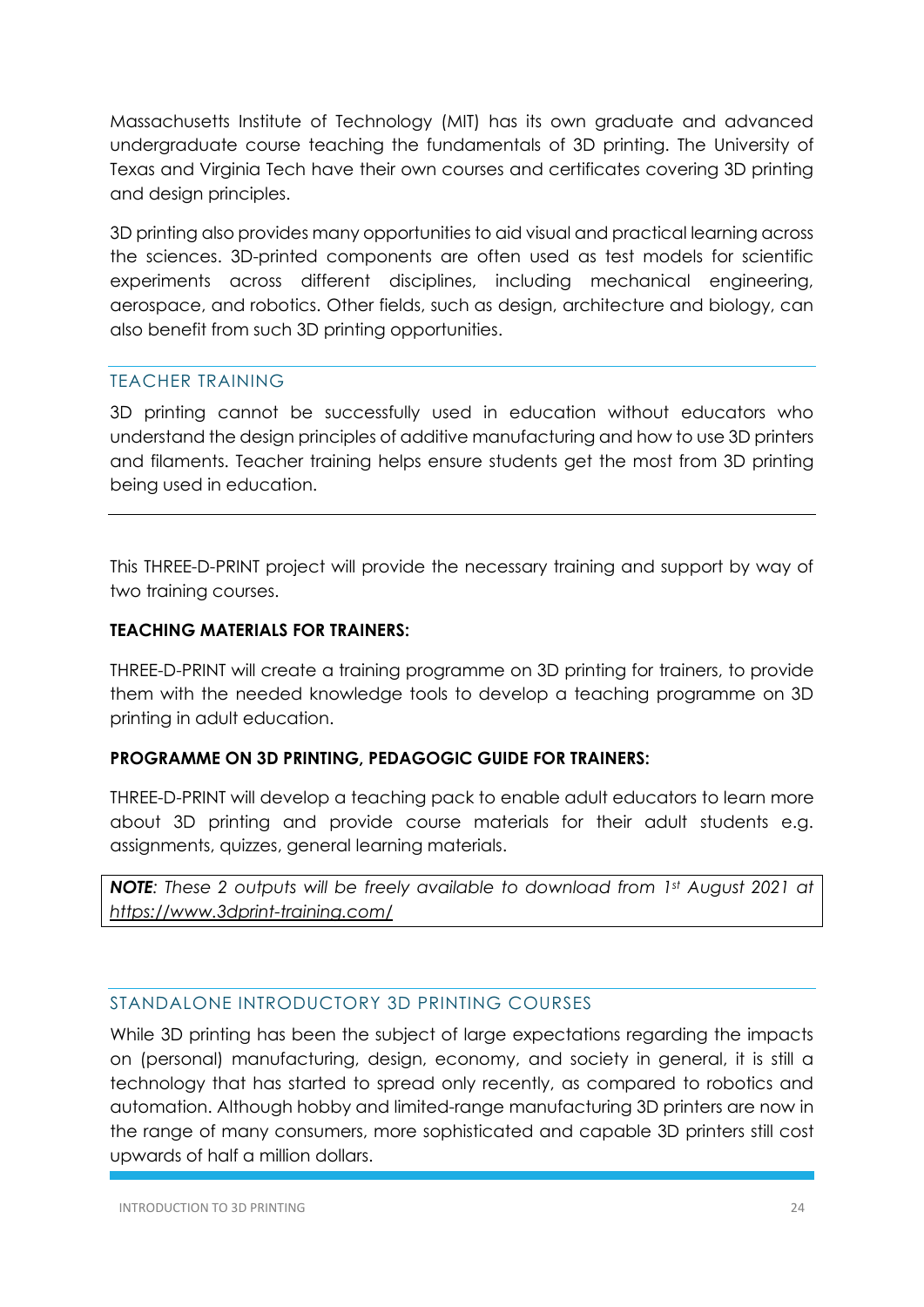We can expect that prices will continue to decline as more businesses and more consumers start to adopt 3D printing technologies, and the technology becomes more developed due to market demands. As 3D printing is not (yet) an established field of science and technology (such as robotics), we can expect that it will probably not be taught in the form of courses by most vocational and higher education institutions (except for some classes on manufacturing technologies), but rather in the form of MOOCs and (fee-based) short introductory courses and workshops. Regarding the potential impact of 3D printing on businesses, Deloite University offered a 2016 online course "3D Opportunity: Additive Manufacturing for Business Leaders".<sup>9</sup>

Perhaps surprisingly, there are no courses on 3D printing on the edX and FutureLearn MOOC platforms, which is probably connected with a lack of university courses on the topic. On the other hand, some of the major companies that sell and produce 3D printing technologies also offer materials and (free) training for 3D printing.<sup>10</sup>

There are very few providers of such courses on 3D printing within Europe. No European universities offer MOOC courses connected with 3D printing on any of the MOOC platforms. A general search provided a few elements of 3D printing in the scope of Master's programs, mostly as part of advanced manufacturing and materials engineering Master's programs, for example the UK University of Sheffield Additive manufacturing and advanced manufacturing technologies.<sup>11</sup> Another interesting example from the UK is the Master's program in Additive Manufacturing <sup>12</sup> at the Anglia Ruskin University, which is described as being the UK's only dedicated Masters program with a focus on 3D printing, funded by the government, in order to increase the number of skilled graduates in this field <sup>13</sup>.

Some secondary schools and NGOs organize clubs and workshops for 3D printing, which are mostly the result of individual teacher engagements with occasional collaboration of 3D print companies. For instance, under the EU project "E-DESIGN - European Digital Education for Social Inclusion and Global Neighbourhood" <sup>14</sup> both

<sup>&</sup>lt;sup>9</sup> <https://www.class-central.com/mooc/2240/novoed-3d-opportunity-additive-manufacturing-for-business-leaders>

<sup>10</sup> For example iMak[r https://www.imakr.com/en/training-consulting-for-3d-printing/710-introduction-3d-printing-training.html;](https://www.imakr.com/en/training-consulting-for-3d-printing/710-introduction-3d-printing-training.html)  GoPrint3[D https://www.goprint3d.co.uk/3d-printer-training/;](https://www.goprint3d.co.uk/3d-printer-training/) RoboSavv[y https://robosavvy.com/store/welcome-to-the-world-of-3d](https://robosavvy.com/store/welcome-to-the-world-of-3d-printing-training-course.html)[printing-training-course.html;](https://robosavvy.com/store/welcome-to-the-world-of-3d-printing-training-course.html) etc.

 $11$  The 1-year program provides knowledge and skills in additive manufacturing (also known as 3D printing) and advanced manufacturing technologies. The course has been developed to meet the demands of industry and expose new graduates and professional engineers to cutting-edge manufacturing techniques and applications.

[http://www.sheffield.ac.uk/postgraduate/taught/courses/engineering/mechanical/additive-manufacturing-advanced-manufacturing](http://www.sheffield.ac.uk/postgraduate/taught/courses/engineering/mechanical/additive-manufacturing-advanced-manufacturing-technologies-msc-res)[technologies-msc-res](http://www.sheffield.ac.uk/postgraduate/taught/courses/engineering/mechanical/additive-manufacturing-advanced-manufacturing-technologies-msc-res)

 $12$  The 1-year program covers a range of topics from product design to 3D CAD modelling, from additive manufacturing strategy to engineering management, equipping students with the knowledge required to produce prototypes and products across a range of industries including the biomedical and aviation sectors. The program provides access to advanced computer based analysis and modelling software, together with leading-edge engineering facilities including 3D printers and a metal direct metal laser sintering machine. <http://www.anglia.ac.uk/study/postgraduate/additive-manufacturing>

<sup>13</sup> <http://www.anglia.ac.uk/news/government-funding-for-new-3d-printing-course>

<sup>&</sup>lt;sup>14</sup> For more information about the Project visi[t https://www.e-designproject.eu/](https://www.e-designproject.eu/) - Project number: 604451-EPP-1-2018-1-DE-EPPKA3-IPI-SOC-IN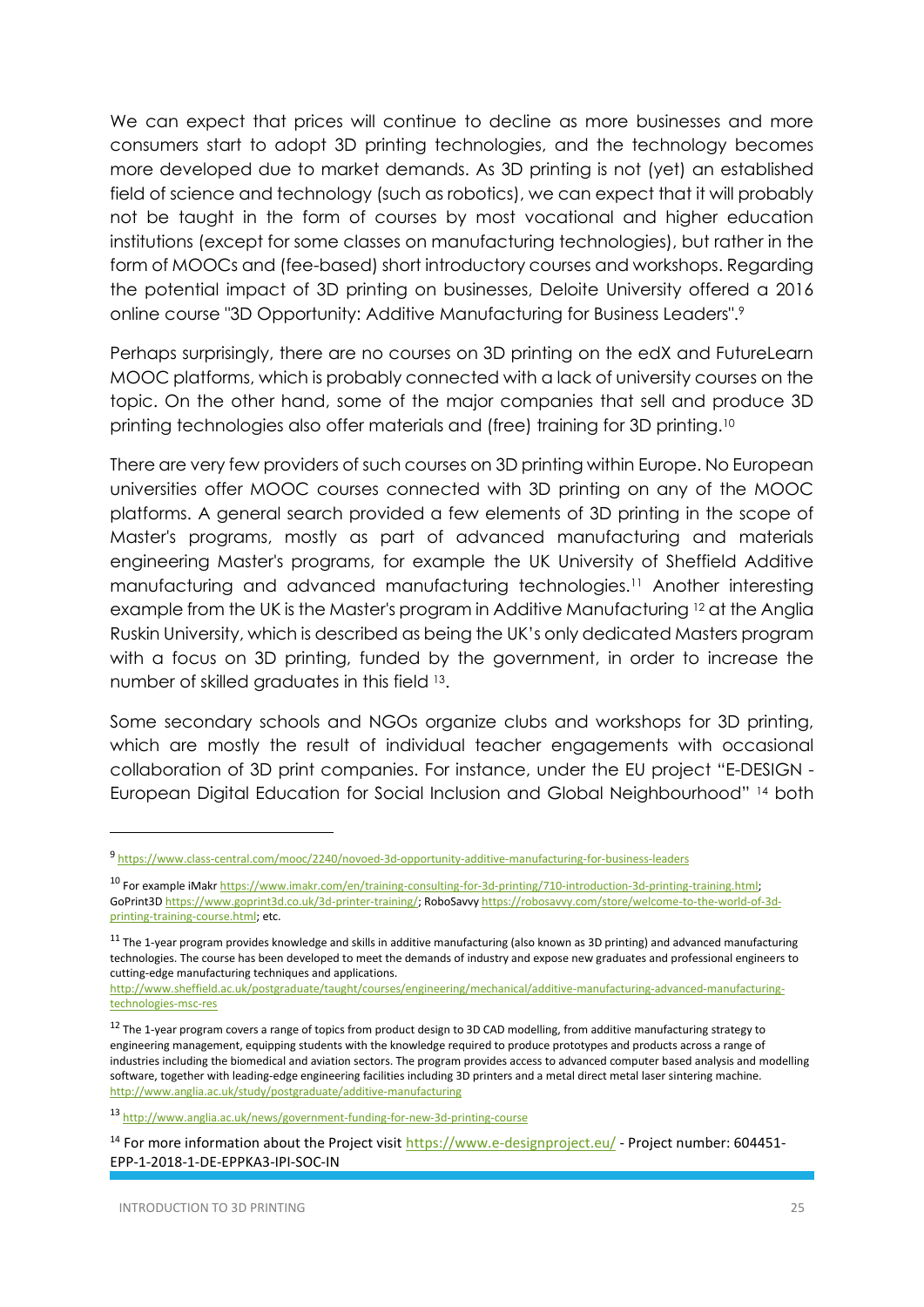CEPROF and Citizens In Power have been implementing training sessions whose learning offers, amongst others, are 3D Modelling and 3D Printing. Similar collaborations can be found between various types of maker/DIY communities and companies or research institutions.<sup>15</sup> Practically the only open free online course that we could locate is provided on the ALISON e-learning platform.<sup>16</sup> Short standalone courses are mostly offered as workshops and summer schools, or as part of more extensive CAD courses, but in contrast to at least some courses on robotics, these are offered for a fee and usually require the presence at a physical location where handson work with 3D printers is available.

# **DISCLAIMER**

**The information contained in this report is for general information purposes only.** 

**The THREE-D-PRINT Project makes no representations or warranties of any kind, express or implied, about the completeness, accuracy, reliability, suitability or availability with respect to the information regarding the courses outlined below.**

**Any reliance placed on such information is therefore strictly at your own risk. In no event will we be liable for any loss or damage including without limitation, indirect or consequential loss or damage, or any loss or damage whatsoever arising from loss of data or profits arising out of, or in connection with, the courses.** 

**We have no control over the nature, content, and availability of the following courses. The inclusion of any links does not necessarily imply a recommendation or endorse the views expressed within them.** 

**The THREE-D-PRINT Project takes no responsibility for and will not be liable for the following courses being temporarily unavailable due to technical issues beyond our control.**

#### **Below are some examples of available training courses.**

**ALISON: LEARN HOW TO USE A 3D PRINTER (2017)**

<https://alison.com/course/how-to-use-a-3D-printer>

#### **Content**

The free 2–3-hour online course introduces the hardware and software technology behind 3D printing. You will learn about the different plastic filaments that are used and you will pick up tips on how to feed the plastic filament into the 3D printer for optimal performance. You will learn about the different components of a 3D printer such as the extruder nozzle and contact sensor and their functions. You will then learn how to set up and calibrate a 3D printer so that the object is printed correctly on the

<sup>&</sup>lt;sup>15</sup> For example in Slovenia

 $16$  An e-learning provider and academy founded in Galway, Ireland in 2007. Its main objective is to enable people to gain basic education and workplace skill, and a majority of its learners are located in the developing world.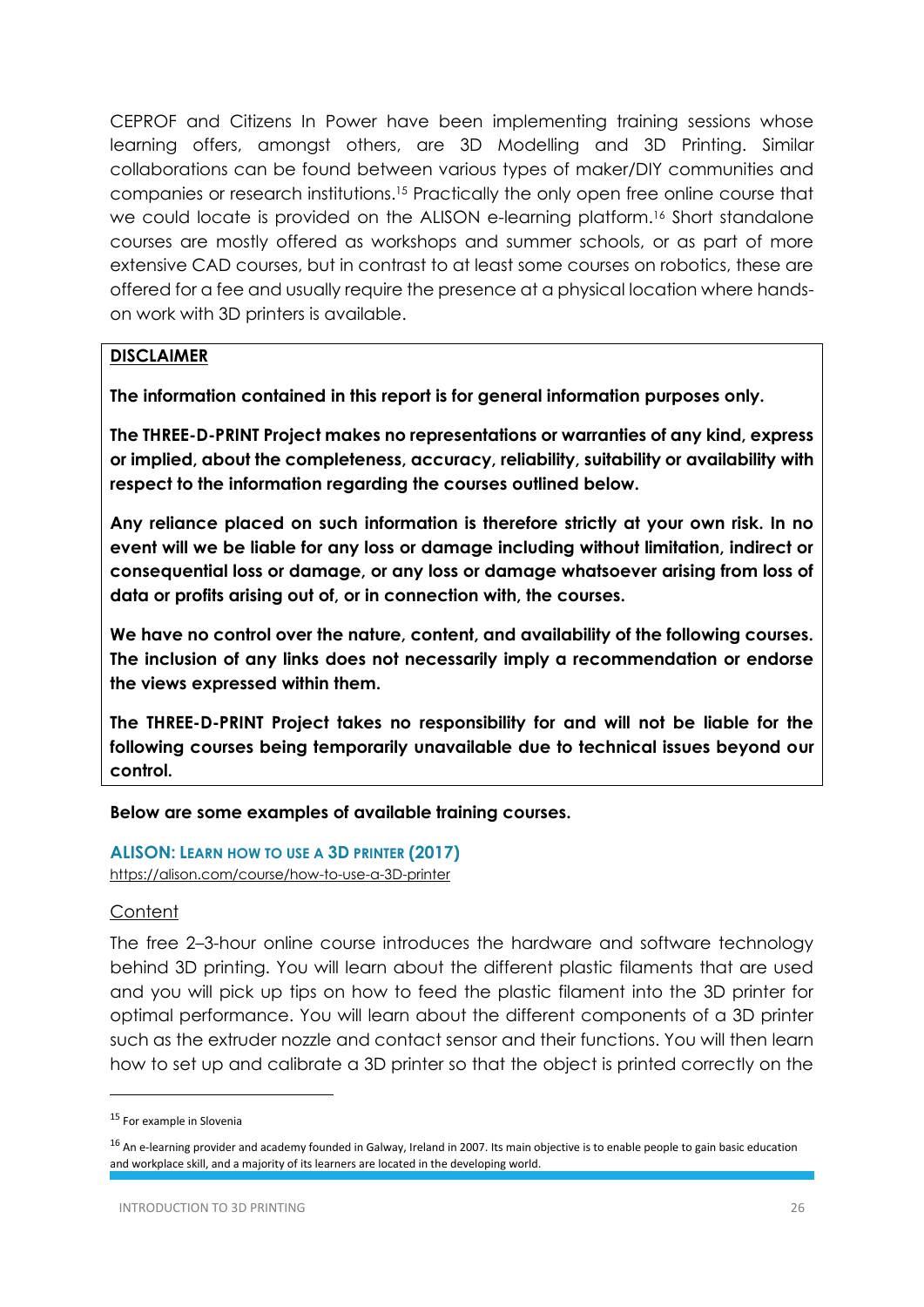printer base plate. You will learn about different 3D print software that can be used to design 3D objects and the importance of using 3D model repair to eliminate errors in the design that can cause defects in the printed object.

# **Outcomes**

- how to set up and use the Printrbot Simple 3D printer;
- the features of 3D Builder software and how it can be used for 3D printing;
- the importance of 3D model repair;
- the types of 3D objects that can be printed; and
- Certificate of accomplishment (Alison Diploma) (for a fee).

#### **Prerequisites**

The course should be of interest to professionals in the areas of engineering, design and manufacturing who would like to learn more about 3D printing and its applications, as well as to all learners who would like to learn more about 3D printing and its future applications.

# **BLENDER : LEARN 3D MODELING & TEXTURING ONLINE TRAINING COURSE <https://www.reed.co.uk/courses/3d-printing>**

Learn Blender from a beginner's perspective with this Blender – Learn 3D Modeling; Texturing course. Blender 3D is a free, easy to use tool that will allow you to master 3D modeling with no money out of pocket. So, if you're interested in 3D modeling and texturing for game design, 3D art, 3D animation or architectural design, then this course is for you - Length: 1.5 hrs

#### **Prerequisites**

Anyone can take up this course upon interest in anytime you want, anywhere you want, all you need is a smart phone/tablet/computer connected to the internet. Upon completion, you will have a test with multiple choice questions and there is no limit on the number of attempts. No formal requirements, any interested learner can take up this course and get certified.

#### **GETREADY4 3D COMPANY. 3D PRINTING**

by Diogo Quental and Nadia Yaakoubi <http://www.sabe-online.com/products/3d-printing>

#### **Content**

The fee-based 130-minute course enables you to learn everything about the 3D printing process, understand its benefits, and demystify some preconceived ideas. You will also identify the major players within the 3D printing ecosystem and understand that there's a place for new business models waiting for you. With easy-to-follow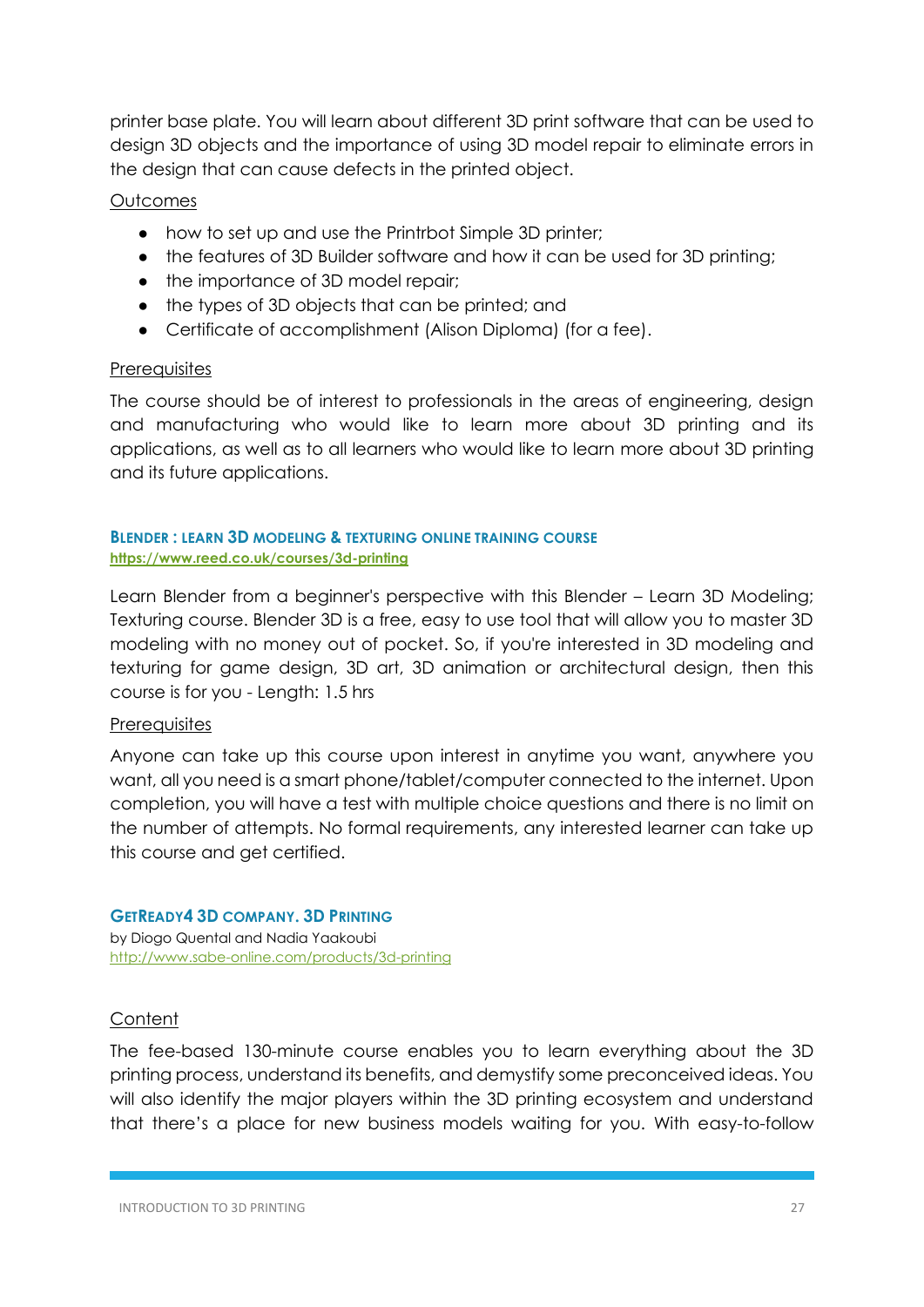segments and plenty of real-world examples, you will learn how to take advantage of this amazing technology.

# **Outcomes**

- understand the fundamentals of 3D printing;
- know the 3D printing process and ecosystem;
- understand the steps of the printing process;
- materialise your idea into a real 3D object;
- distinguish among printers, materials, and techniques;
- understand the business potential of 3D printing technology.

# **Prerequisites**

The course is intended for anyone with an interest in 3D printing, anyone who wants to take advantage of the 3D printing business opportunities, professionals and business leaders who want to understand this new industrial revolution as well as the potential impact on their area of activity, and students.

# **COURSERA (UNIVERSITY OF ILLINOIS - THE 3D PRINTING REVOLUTION**

<https://www.coursera.org/learn/3d-printing-revolution>

# **Content**

This course will demonstrate how 3D printers work, show what people make with them, and examine the 3D printing ecosystem. It will also explore the future of 3D printing and discuss how this technology will revolutionize our world. The course materials include informative video lectures, on-location interviews with a variety of 3D printing experts and engaging hands-on exercises. Learners who complete this introductory course will have a solid understanding of 3D printing and its revolutionary potential and will be able to print and customize 3D designs.

# **Outcomes**

You will be able to create physical objects using 3D printing design programs, scanners, and printers. The Course is free, but the certificate of accomplishment is only available for a fee.

# **Prerequisites**

Access to lectures and assignments depends on your type of enrolment. If you take a course in audit mode, you will be able to see most course materials for free. To access graded assignments and to earn a Certificate, you will need to purchase the Certificate experience, during or after your audit.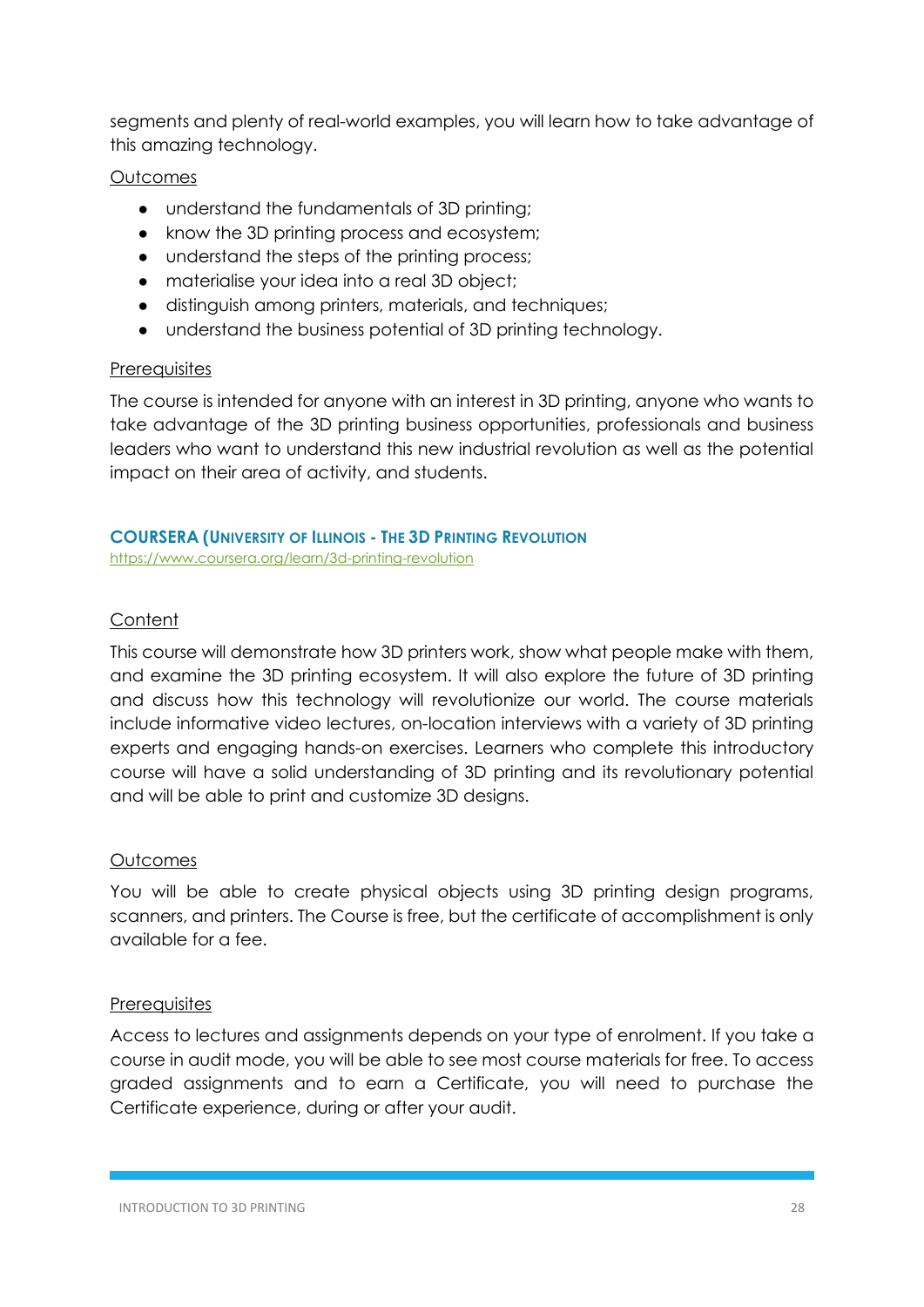#### **UDEMY: HOW TO START 3D PRINTING AT HOME - EVEN WITHOUT A 3D PRINTER** by Jason King <https://www.udemy.com/introduction-to-3d-printing-at-home/>

# **Content**

The short fee-based course teaches what 3D printers are, how they work, how to purchase one and how to use it to create amazing 3D prints. It demonstrates how to design a simple chess piece using two free design tools, Tinkercad and OpenSCAD. After the course you will be able to start designing your own products. This is not an MOOC course, but an online course consisting of videos, slides and on screen demonstrations.

# **Outcomes**

- learn the fundamentals of 3D printing including the history, methods, kinds of 3D printers, how to design your own models and share them around the world;
- create their own 3D models using CAD software;
- explore new business models that take advantage of 3D printing and the customizability aspect; and
- how to monetize your 3D Designs.

# **Prerequisites**

This course is for complete 3D printing beginners who are curious about what's involved in buying and using a 3D printer for home use.

# **UDEMY: THE FUNDAMENTALS OF 3D PRINTING**

by Jeffrey Ito <https://www.udemy.com/fundamentals-of-3d-printing/>

# **Content**

The short fee-based course teaches the basic terms and definitions of 3D printing along with the history of the technology. One will be able to learn how to use a 3D printer and learn its potential future applications. There are also case studies on successful businesses already using 3D printing for customization. We take you through the creation of your own 3D model and walk you through 3 of the most popular 3D printing services to print, sell and share your design. This is not an MOOC course, but an online course consisting of videos, slides and on screen demonstrations.

# **Outcomes**

- learn the fundamentals of 3D printing including the history, methods, kinds of 3D printers, how to design your own models and share them around the world;
- create their own 3D models using CAD software;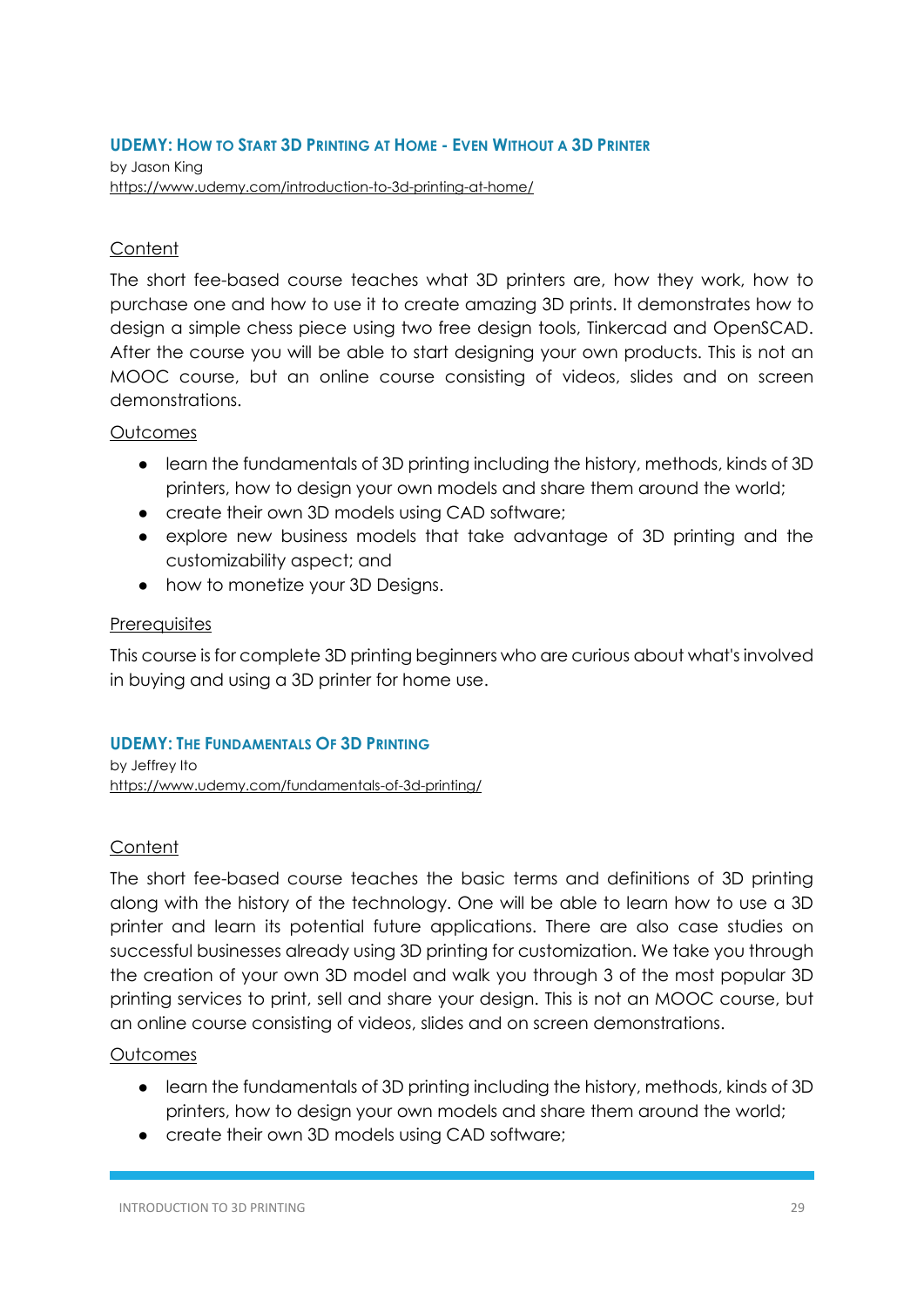- explore new business models that take advantage of 3D printing and the customizability aspect; and
- how to monetize your 3D Designs.

## **Prerequisites**

The course is suitable for makers, entrepreneurs, inventors, engineers, architects, artists and explorers.

#### **LEARNING 3D PRINTING**

<https://www.linkedin.com/learning/learning-3d-printing>

There's never been a better time to try 3D printing. This course draws a roadmap for getting started with 3D printing (aka additive manufacturing), from choosing a printer to learning about 3D modelling. After surveying a variety of commercial 3D printing technologies (filament-based, laser sintering, and more), author Kacie Hultgren walks you step-by-step through a variety of 3D design tools, including 3D modelling and 3D scanning. You'll also learn how to repair designs so they're ready to print, with netfabb Studio, a 3D printing suite. This is a great course for both 3D printing novices as well as designers with existing modelling skills that want to enter the 3D printing marketplace.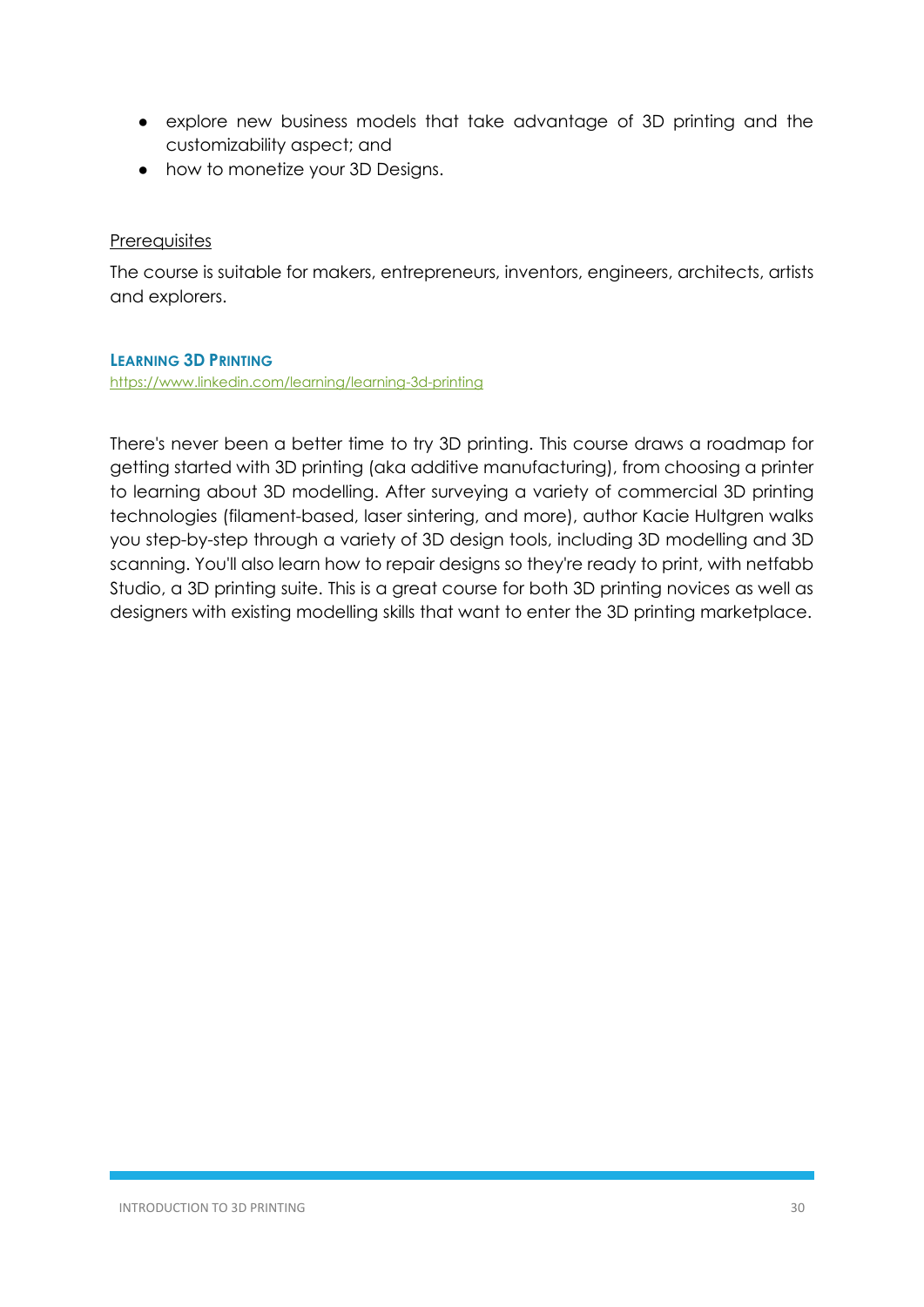# <span id="page-30-0"></span>3D PRINTING – HARDWARE & SOFTWARE

#### <span id="page-30-1"></span>CHOOSING A 3D PRINTER

The 3D printing market offers a multitude of 3D printers, materials, service agreements, and software across a wide price range. Even for those with some 3D printing experience, choosing the right 3D printer can be daunting. Many factors must be considered, including noise level, safety compliance, technical specifications, and production parameters.

There are several types of 3D printers in the market, some are more expensive than others. Usually, they are known by the printing method. Below is detailed information on the most common types of 3D printers and their main characteristics.

Before you choose a 3D printer define the printing needs.

- 3D print prototypes or models?
- Aesthetics or functionality are the priority?
- Production volumes?

#### **FUSED DEPOSITION MODELING (FDM)**

FDM is the most common 3D printing method used in desktop 3D printing. It uses thermoplastic filament that is heated and extruded. The object is printed layer by layer from bottom up. The colour of the printed object is the same as the thermoplastic filament. **It is commonly used for rapid prototyping and for beginners with 3D printing**.

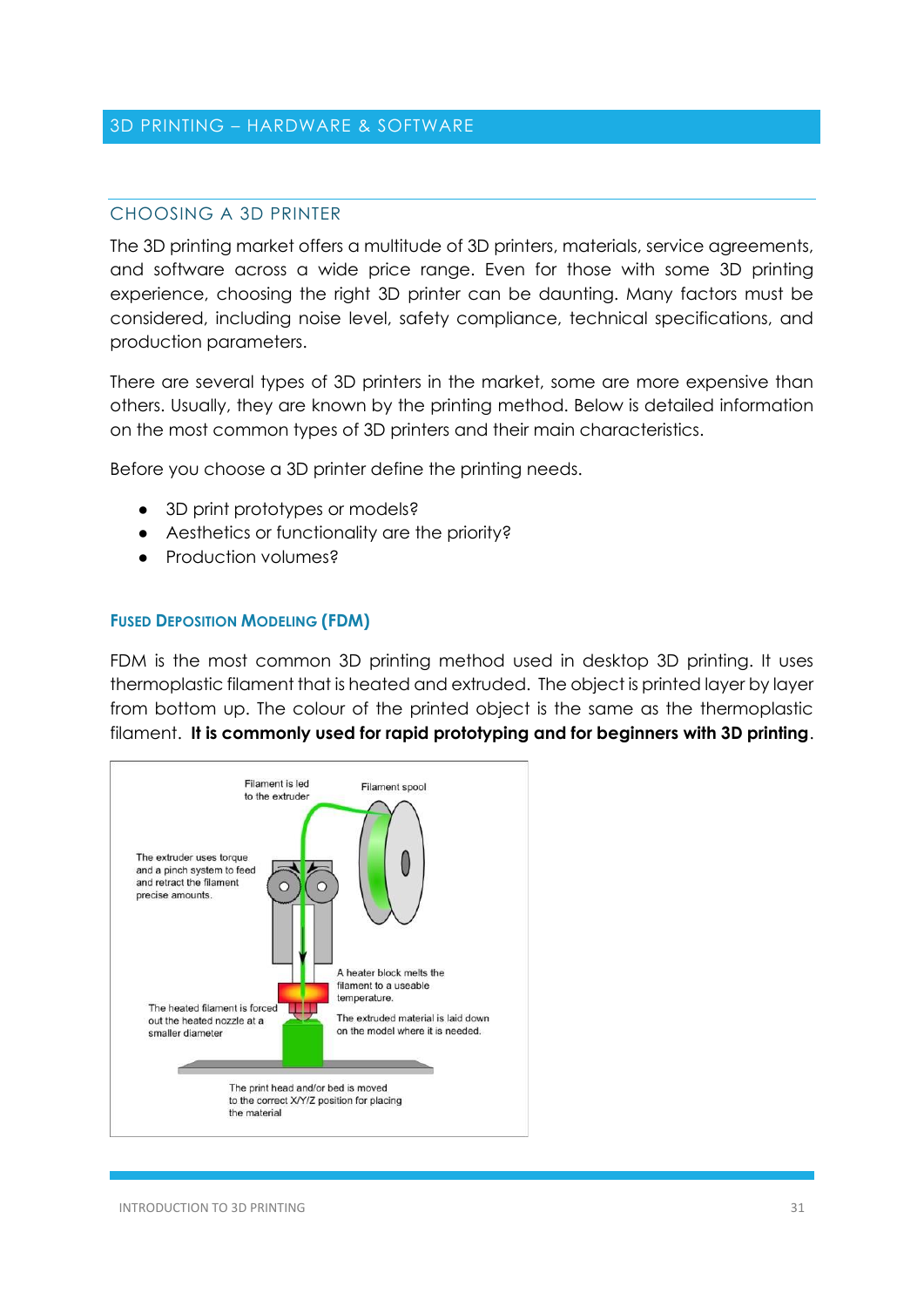*Fused Deposition Modelling 3D Printing Mechanism (Robotics – Training for the New Age (ROTENA) Reference: 2016-1- UK01-KA202-024437)*

# <span id="page-31-0"></span>**STEREOLITHOGRAPHY (SLA)**

SLA exposes a layer of photosensitive liquid resin to a UV-laser beam so that the resin hardens and becomes solid. The object is printed layer by layer and each layer is built on top of the preceding one. **It is used to print objects with a remarkably high detail, although it takes a while to print an object if it is very detailed.**



*Stereolithography 3D Printing Mechanism (Robotics – Training for the New Age (ROTENA) Reference: 2016-1-UK01- KA202-024437)*

# <span id="page-31-1"></span>DIGITAL LIGHT PROCESSING (DLP)

Digital Light Processing (DLP) and Stereolithography have a lot in common. Both use photosensitive liquid resin. The object is printed layer by layer, from top to bottom and with a special light projector. **It is used for rapid prototyping objects that do not require much detail, consequently it can print faster than other types of 3D printer.**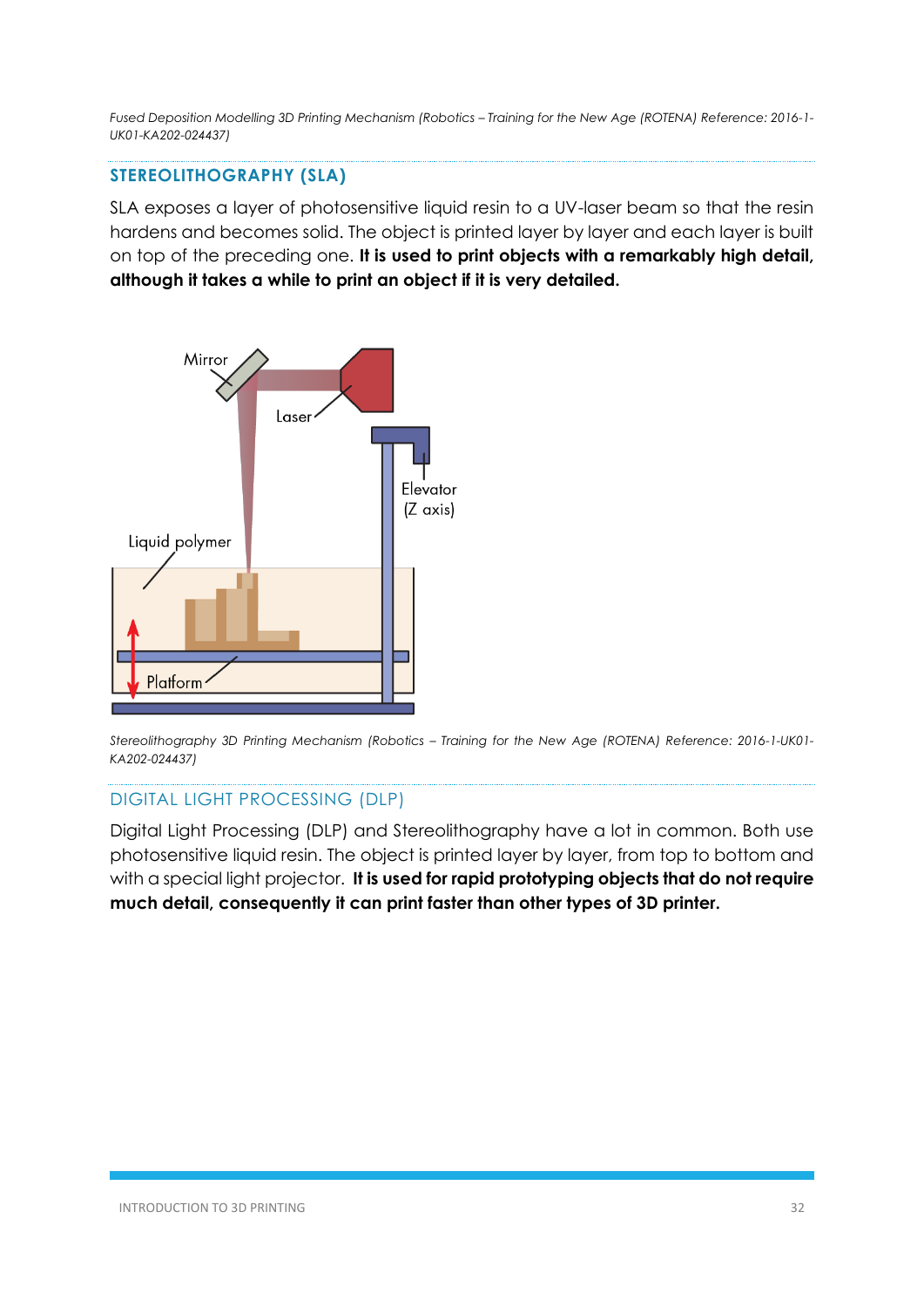

*Digital Light Processing 3D Printing Mechanism (Robotics – Training for the New Age (ROTENA) Reference: 2016-1-UK01- KA202-024437)*

# <span id="page-32-0"></span>SLM (SELECTIVE LASER MELTING)

SLM uses a high-powered laser beam to fully melt metallic powders into solid threedimensional objects. The object is printed layer by layer. Typical materials used are stainless steel, aluminum, titanium, and cobalt chrome. **It is used for rapid prototyping but with metallic materials.** 



*Selective Laser Melting 3D Printing Mechanism (Robotics – Training for the New Age (ROTENA) Reference: 2016-1-UK01- KA202-024437)*

#### <span id="page-32-1"></span>ELECTRON BEAM MELTING (EBM)

EBM uses an electron beam under high vacuum to fully melt the metallic powder at high temperatures up to 1000 °C. The object is printed layer by layer. This type of 3D printer can use metals like pure titanium, Inconel718 and Inconel625. This type of technology is slower and more expensive than the previous ones. **It is used to fabricate aerospace parts and medical implants, as it can have a high precision.**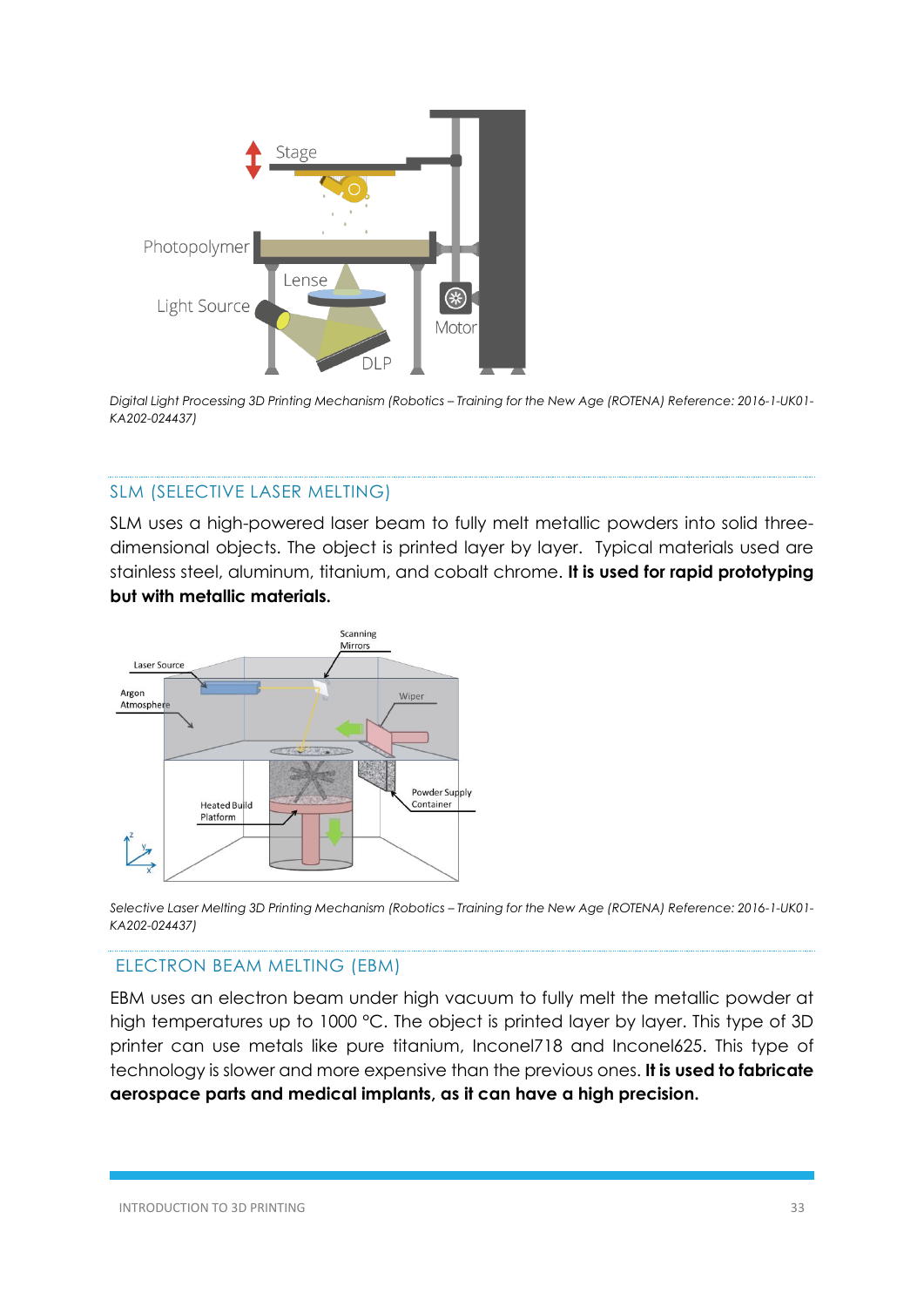

*Electron Beam 3D Printing Mechanism (Robotics – Training for the New Age (ROTENA) Reference: 2016-1-UK01-KA202- 024437)*

# <span id="page-33-0"></span>CHOOSING 3D PRINTING SOFTWARE

Before moving to actual physical 3D printing, it is necessary to have a file with a 3D Model (the drawing in 3D format). The most common files are STL and OBJ. Afterwards, it is necessary to convert the file into a special code (G-code) that allows the 3D printer to read it.

# **This type of coding is done by a slicer software and the process is called slicing.**

At the end of the slicing process, the user can send the file directly to a 3D printer or have it saved on an SD card or flash drive for example. The user has many options to choose from, since there are several slicing software packages to 3D print. Below are some examples of FREE software to download:

# cura.

<https://ultimaker.com/software/ultimaker-cura>



[https://slic3r.org](https://slic3r.org/) 

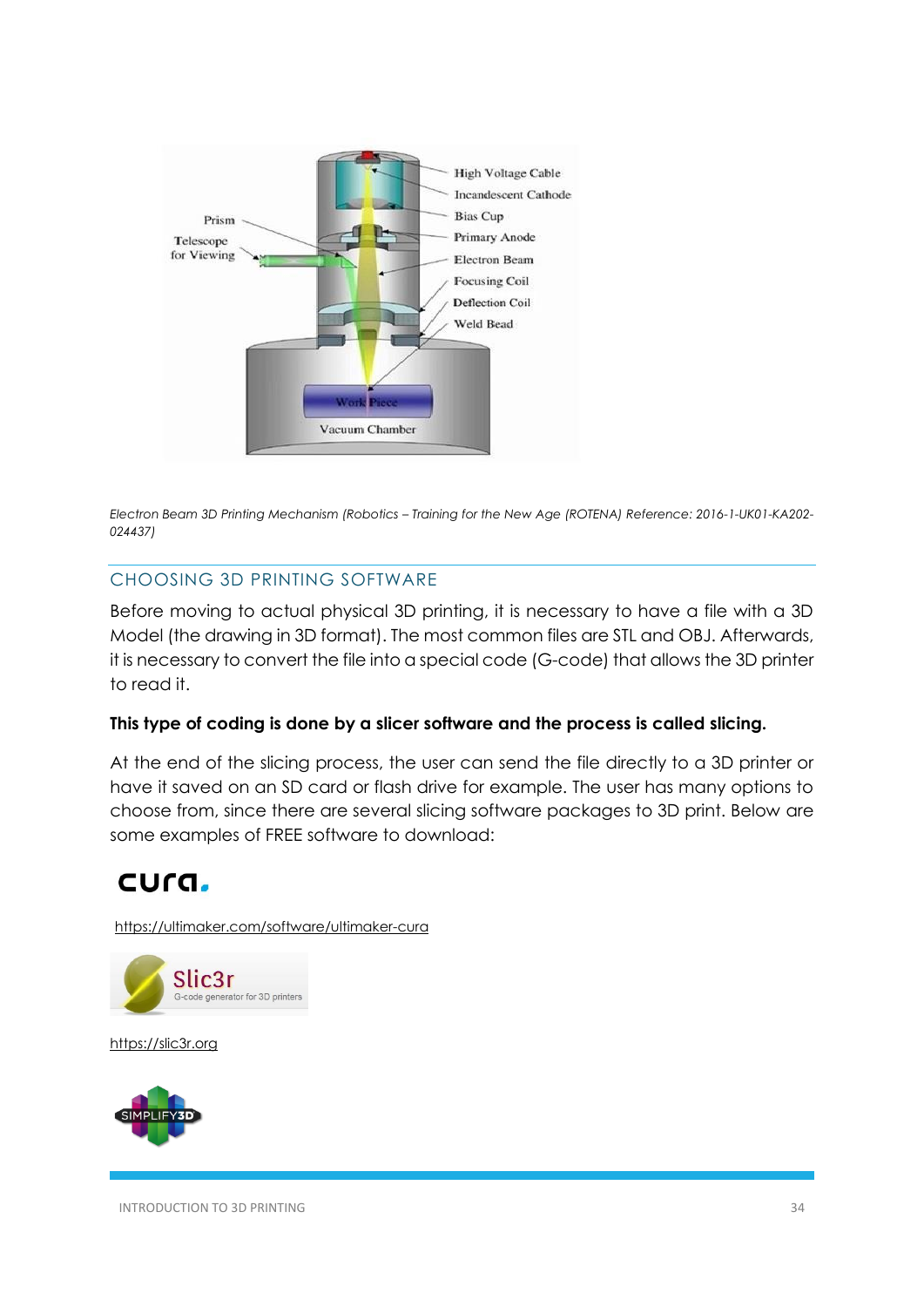[https://all3dp.com](https://all3dp.com/) 



[https://www.repetier.com](https://www.repetier.com/)

# <span id="page-34-0"></span>TYPES OF THERMOPLASTIC FILAMENTS

To print, it is necessary to have a thermoplastic filament. There are numerous types of thermoplastic filaments.

You will find a comprehensive filament guide at [https://rigid.ink/pages/filament](https://rigid.ink/pages/filament-comparison-guide)[comparison-guide.](https://rigid.ink/pages/filament-comparison-guide) The website explains, in some detail, 17 of the most useful 3D filaments. You will learn what they are used for, printing advice, approx. costs and links to troubleshooting information.

### <span id="page-34-1"></span>TIPS FOR SUCCESSFUL PRINTING

From printer to printer, maximum quality can change.



PLA Filament Rolls



Bending PLA Filament

#### **Check your filament.**

See if it breaks too easily by bending the filament. It does not need to bend as much as in the following image, but if it does then it is probably in good condition.

See if it has humidity. You will confirm the humidity if the filament releases vapor while passing the nozzle. These two factors can make the prints go from good to bad quickly. If your filament has too much humidity try covering it with silica gel bags or use a food dehydrator.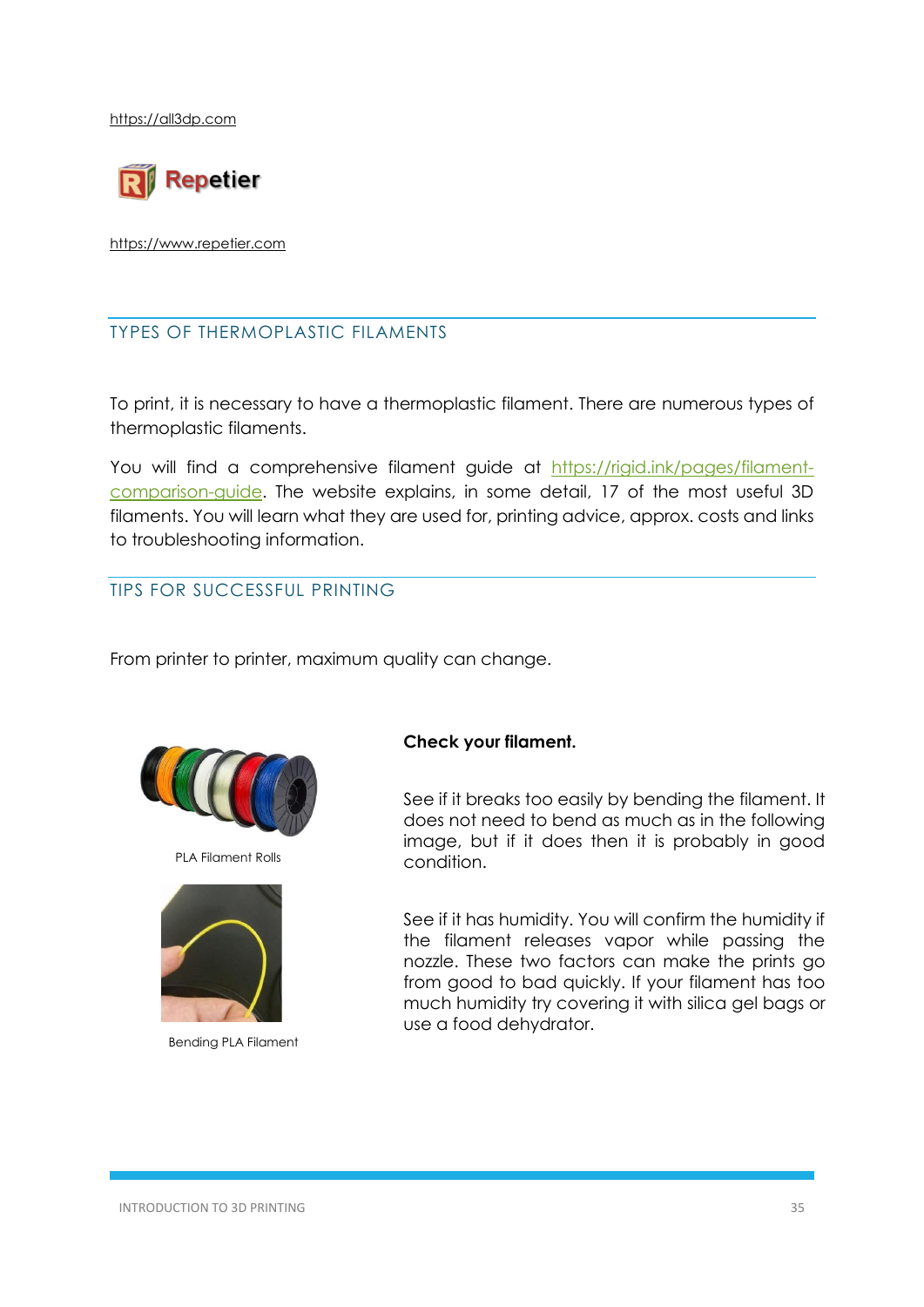#### **Make sure the Build Plate is level.**

This is very important, because it will help the user have a good first layer. The filament should exit the nozzle as in the table below.

| <b>Status</b> | <b>Side View</b> | <b>End View</b> | Comment                                                                                                                                                                              |
|---------------|------------------|-----------------|--------------------------------------------------------------------------------------------------------------------------------------------------------------------------------------|
|               |                  | 7777            | Nozzle is too high<br>Not enough pressure on the filament<br>into the bed. Therefore is a small<br>contact area between filament and<br>the bed. Could cause the print to<br>detach. |
|               | 77777777.        | 7777            | ок<br>The filament is pushed into the bed<br>slightly to maximise the surface area<br>contact with the bed, but still<br>maintains the extrusion flow.                               |
|               | 7777777.         |                 | Nozzle is too low<br>There is not enought clearance for<br>the filament to be extruded,<br>damaging either the nozzle or the<br>bed.                                                 |

*(Robotics – Training for the New Age (ROTENA) Reference: 2016-1-UK01-KA202-024437)*





# **Improve the build plate Adherence.**

To have a good first layer a good build plate adherence is needed. A common problem with 3D printing is not having a good build plate adherence. Parts can snap the build plate.

To prevent this, you can put a glass on top of the build plate and use hairspray. When hairspray is heated, it gives a super strong adherence to glass, but when the build plate cools down it loses part of the adherence, which allows the removal of the part/ object easily. It is not necessary to spray the whole glass, but it is necessary to spray the area where the part/ object will be printed.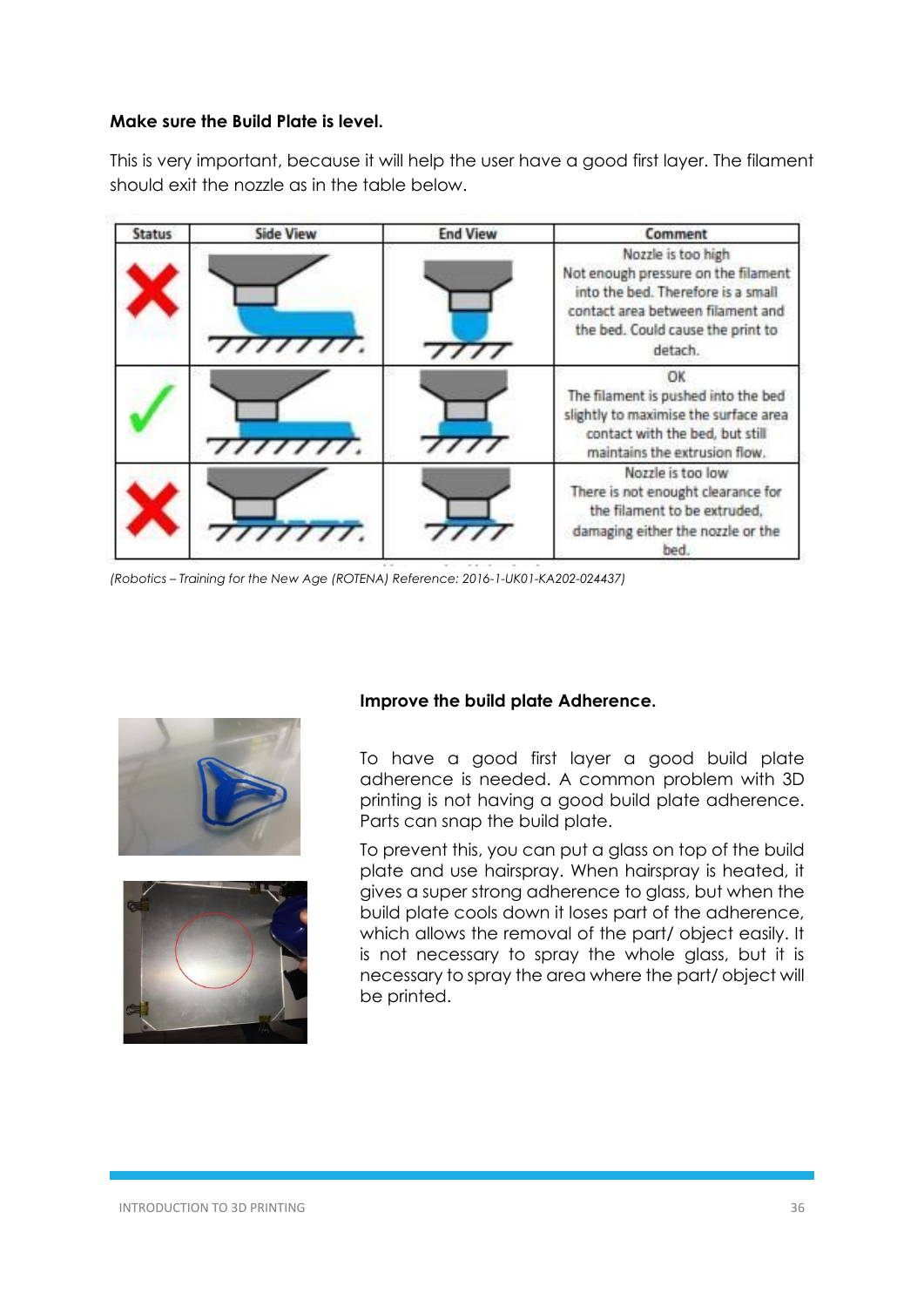

# **Wall thickness**

Wall thickness is the distance between the limit of the print and the start of the infill. You can change this setting if you want stronger and stiff parts or more flexible parts. The higher the stiffer, the more material will be used. 2 mm wall thickness is a high value and makes your parts very stiff and strong. Lowering too much to be more flexible can cause the part/ object to break more easily. Minimum values are 0.8 mm for example.